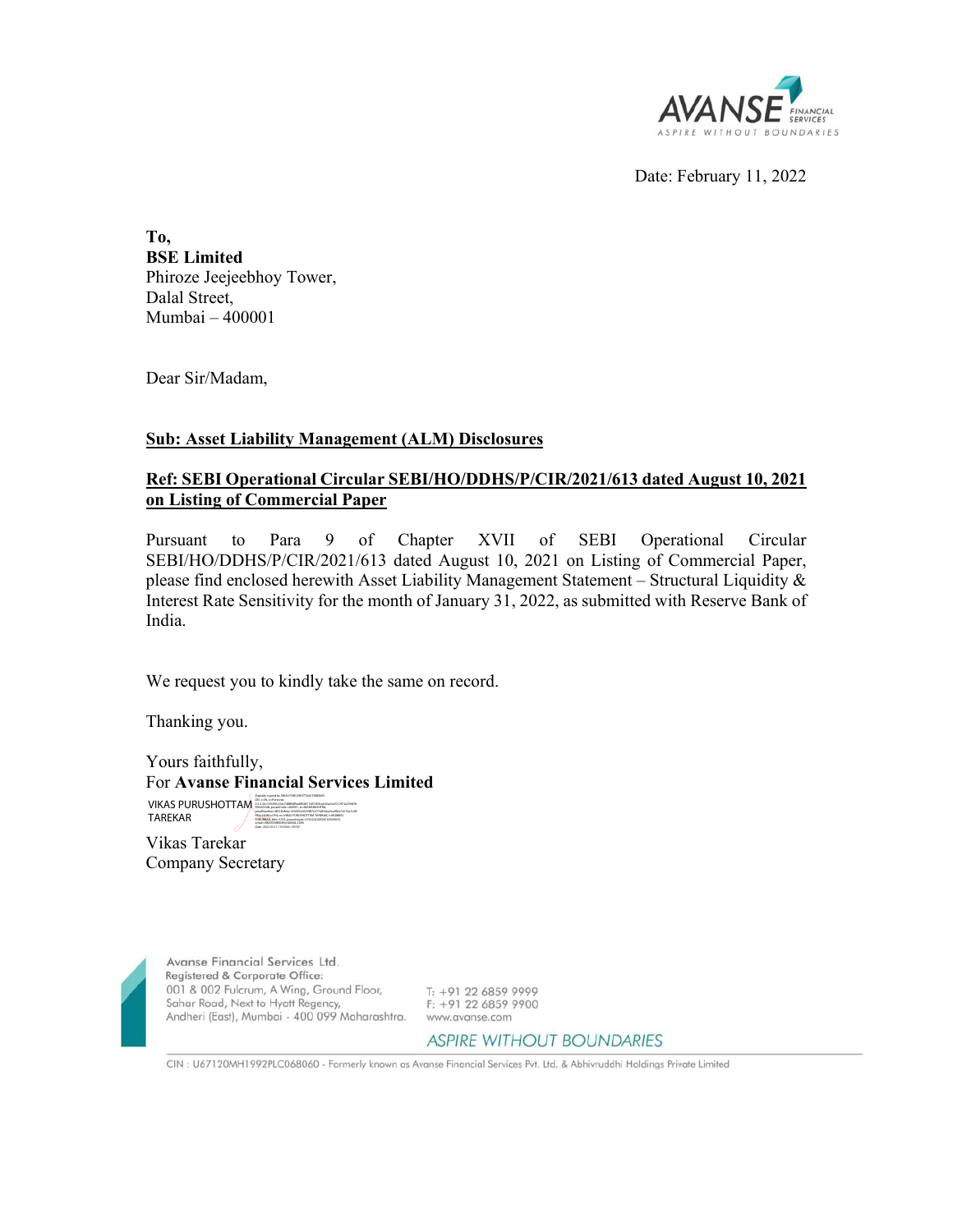

### **All Monetary Items present in this return shall be reported in ₹ Lakhs Only**

**DNBS4BStructuralliquidity in Structural Liquidity in Structural Liquidity of Structural Liquidity in Structural Liquidity in Structural Liquidity in Structural Liquidity in Structural Liquidity in Structural Liquidity in** 

| Table 2: Statement of Structural Liquidity                                                           |                     |                 |              |                       |                       |                              |                       |                       |                 |                         |                     |              |                  |                 |                           |                                                            |
|------------------------------------------------------------------------------------------------------|---------------------|-----------------|--------------|-----------------------|-----------------------|------------------------------|-----------------------|-----------------------|-----------------|-------------------------|---------------------|--------------|------------------|-----------------|---------------------------|------------------------------------------------------------|
|                                                                                                      |                     |                 | 8 days to 14 | $5$ days to 30/31     | Over one month        | Over two                     | <b>Over 3 months</b>  | Over 6 month:         | Over 1 year and | <b>Over 3 years and</b> |                     |              |                  |                 |                           | <b>Actual outflow/inflow during last 1 month, starting</b> |
| <b>Particulars</b>                                                                                   |                     | 0 day to 7 days | days         | days (One             | and upto 2            | months and                   | and upto 6            | <b>nd upto 1 year</b> | upto 3 years    | upto 5 years            | <b>Over 5 years</b> | <b>Total</b> | Remarks          | 0 day to 7 days | 8 days to 14              | 15 days to 30/31                                           |
|                                                                                                      |                     | <b>X010</b>     | <b>X020</b>  | month)<br><b>X030</b> | months<br><b>X040</b> | upto 3 months<br><b>X050</b> | months<br><b>X060</b> | <b>X070</b>           | <b>X080</b>     | <b>X090</b>             | <b>X100</b>         | <b>X110</b>  | <b>X120</b>      | <b>X130</b>     | days<br><b>X140</b>       | days<br>X150                                               |
|                                                                                                      |                     |                 |              |                       |                       |                              |                       |                       |                 |                         |                     |              |                  |                 |                           |                                                            |
| . OUTFLOWS                                                                                           |                     |                 |              |                       |                       |                              |                       |                       |                 |                         |                     |              |                  |                 |                           |                                                            |
| 1.Capital (i+ii+iii+iv)                                                                              | <b>Y010</b>         | 0.00            | 0.00         | 0.00                  | 0.00                  | 0.00                         | 0.00                  | 0.00                  | 0.00            | 0.00                    | 8,259.19            | 8,259.1      |                  | 0.00            | 0.00                      | 0.00                                                       |
| (i) Equity Capital                                                                                   | <b>Y020</b>         | 0.00            | 0.00         | 0.00                  | 0.00                  | 0.00                         | 0.00                  | 0.00                  | 0.00            | 0.00                    | 8,259.19            | 8,259.1      |                  | 0.00            | 0.00                      | 0.00                                                       |
| (ii) Perpetual / Non Redeemable Preference Shares                                                    | <b>Y030</b>         | 0.00            | 0.00         | 0.00                  | 0.00                  | 0.00                         | 0.00                  | 0.00                  | 0.00            | 0.00                    | 0.00                | 0.00         |                  | 0.00            | 0.00                      | 0.00                                                       |
| (iii)) Non-Perpetual / Redeemable Preference Shares                                                  | Y040                | 0.00            | 0.00         | 0.00                  | 0.00                  | 0.00                         | 0.00                  | 0.00                  | 0.00            | 0.00                    | 0.00                | 0.00         |                  | 0.00            | 0.00                      | 0.00                                                       |
| (iv) Others                                                                                          | <b>Y050</b>         | 0.00            | 0.00         | 0.00                  | 0.00                  | 0.00                         | 0.00                  | 0.00                  | 0.00            | 0.00                    | 0.00                | 0.00         |                  | 0.00            | 0.00                      | 0.00                                                       |
|                                                                                                      | <b>Y060</b>         | 0.00            | 0.00         | 0.00                  | 0.00                  | 0.00                         | 0.00                  | 0.00                  | 0.00            | 0.00                    | 91,404.51           | 91,404.51    |                  | 0.00            | 0.00                      | 0.00                                                       |
| (i) Share Premium Account                                                                            | <b>Y070</b>         | 0.00            | 0.00         | 0.00                  | 0.00                  | 0.00                         | 0.00                  | 0.00                  | 0.00            | 0.00                    | 75.923.27           | 75.923.2     |                  | 0.00            | 0.00                      | 0.00                                                       |
| (ii) General Reserves                                                                                | <b>Y080</b>         | 0.00            | 0.00         | 0.00                  | 0.00                  | 0.00                         | 0.00                  | 0.00                  | 0.00            | 0.00                    | 0.14                | 0.14         |                  | 0.00            | 0.00                      | 0.00                                                       |
| (iii) Statutory/Special Reserve (Section 45-IC reserve to be shown                                   | Y090                |                 |              |                       |                       |                              |                       |                       |                 |                         |                     |              |                  |                 |                           |                                                            |
| separately below item no.(vii))                                                                      |                     | 0.00            | 0.00         | 0.00                  | 0.00                  | 0.00                         | 0.00                  | 0.00                  | 0.00            | 0.00                    | 0.00                | 0.00         |                  |                 | 0.00<br>0.00              | 0.00                                                       |
| (iv) Reserves under Sec 45-IC of RBI Act 1934                                                        | Y100                | 0.00            | 0.00         | 0.00                  | 0.00                  | 0.00                         | 0.00                  | 0.00                  | 0.00            | 0.00                    | 3,152.84            | 3,152.84     |                  | 0.00            | 0.00                      | 0.00<br>0.00                                               |
| (v) Capital Redemption Reserve                                                                       | Y110                | 0.00<br>0.00    | 0.00<br>0.00 | 0.00<br>0.00          | 0.00<br>0.00          | 0.00<br>0.00                 | 0.00<br>0.00          | 0.00<br>0.00          | 0.00<br>0.00    | 0.00<br>0.00            | 0.00<br>0.00        | 0.00<br>0.00 |                  | 0.00<br>0.00    | 0.00<br>0.00              | 0.00                                                       |
| (vi) Debenture Redemption Reserve<br>(vii) Other Capital Reserves                                    | Y120<br>Y130        | 0.00            | 0.00         | 0.00                  | 0.00                  | 0.00                         | 0.00                  | 0.00                  | 0.00            | 0.00                    | 0.00                | 0.00         |                  | 0.00            | 0.00                      | 0.00                                                       |
| (viii) Other Revenue Reserves                                                                        | Y140                | 0.00            | 0.00         | 0.00                  | 0.00                  | 0.00                         | 0.00                  | 0.00                  | 0.00            | 0.00                    | 0.00                | 0.00         |                  | 0.00            | 0.00                      | 0.00                                                       |
| (ix) Investment Fluctuation Reserves/ Investment Reserves                                            | Y150                | 0.00            | 0.00         | 0.00                  | 0.00                  | 0.00                         | 0.00                  | 0.00                  | 0.00            | 0.00                    | 0.00                | 0.00         |                  | 0.00            | 0.00                      | 0.00                                                       |
| (x) Revaluation Reserves (a+b)                                                                       | Y160                | 0.00            | 0.00         | 0.00                  | 0.00                  | 0.00                         | 0.00                  | 0.00                  | 0.00            | 0.00                    | 0.00                | 0.00         |                  | 0.00            | 0.00                      | 0.00                                                       |
| (a) Revl. Reserves - Property                                                                        | <b>Y170</b>         | 0.00            | 0.00         | 0.00                  | 0.00                  | 0.00                         | 0.00                  | 0.00                  | 0.00            | 0.00                    | 0.00                | 0.00         |                  | 0.00            | 0.00                      | 0.00                                                       |
| (b) Revl. Reserves - Financial Assets                                                                | Y180                | 0.00            | 0.00         | 0.00                  | 0.00                  | 0.00                         | 0.00                  | 0.00                  | 0.00            | 0.00                    | 0.00                | 0.00         |                  | 0.00            | 0.00                      | 0.00                                                       |
| (xi) Share Application Money Pending Allotment                                                       | Y190                | 0.00            | 0.00         | 0.00                  | 0.00                  | 0.00                         | 0.00                  | 0.00                  | 0.00            | 0.00                    | 0.00                | 0.00         |                  | 0.00            | 0.00                      | 0.00                                                       |
| (xii) Others (Please mention)                                                                        | <b>Y200</b>         | 0.00            | 0.00         | 0.00                  | 0.00                  | 0.00                         | 0.00                  | 0.00                  | 0.00            | 0.00                    | 655.77              |              | 655.77 #TEXTDATA | 0.00            | 0.00                      | 0.00                                                       |
| (xiii) Balance of profit and loss account                                                            | Y210                | 0.00            | 0.00         | 0.00                  | 0.00                  | 0.00                         | 0.00                  | 0.00                  | 0.00            | 0.00                    | 11,672.49           | 11,672.4     |                  | 0.00            | 0.00                      | 0.00                                                       |
| 3.Gifts, Grants, Donations & Benefactions                                                            | <b>Y220</b>         | 0.00            | 0.00         | 0.00                  | 0.00                  | 0.00                         | 0.00                  | 0.00                  | 0.00            | 0.00                    | 0.00                | 0.00         |                  | 0.00            | 0.00                      | 0.00                                                       |
| 4.Bonds & Notes (i+ii+iii)                                                                           | Y230                | 0.00            | 0.00         | 0.00                  | 0.00                  | 0.00                         | 0.00                  | 0.00                  | 0.00            | 0.00                    | 0.00                | 0.00         |                  | 0.00            | 0.00                      | 0.00                                                       |
| (i) Plain Vanilla Bonds (As per residual maturity of the instruments)                                | Y240                | 0.00            | 0.00         | 0.00                  | 0.00                  | 0.00                         | 0.00                  | 0.00                  | 0.00            | 0.00                    | 0.00                | 0.00         |                  | 0.00            | 0.00                      | 0.00                                                       |
| (ii) Bonds with embedded call / put options including zero coupon / deep                             |                     |                 |              |                       |                       |                              |                       |                       |                 |                         |                     |              |                  |                 |                           |                                                            |
| discount bonds (As per residual period for the earliest exercise date for                            | <b>Y250</b>         |                 |              |                       |                       |                              |                       |                       |                 |                         |                     |              |                  |                 |                           |                                                            |
| the embedded option)                                                                                 |                     | 0.00<br>0.00    | 0.00<br>0.00 | 0.00<br>0.00          | 0.00<br>0.00          | 0.00<br>0.00                 | 0.00<br>0.00          | 0.00<br>0.00          | 0.00<br>0.00    | 0.00<br>0.00            | 0.00<br>0.00        | 0.00<br>0.00 |                  | 0.00<br>0.00    | 0.00<br>0.00              | 0.00<br>0.00                                               |
| (iii) Fixed Rate Notes<br>5.Deposits (i+ii)                                                          | Y260<br><b>Y270</b> | 0.00            | 0.00         | 0.00                  | 0.00                  | 0.00                         | 0.00                  | 0.00                  | 0.00            | 0.00                    | 0.00                | 0.00         |                  | 0.00            | 0.00                      | 0.00                                                       |
| (i) Term Deposits from Public                                                                        | <b>Y280</b>         | 0.00            | 0.00         | 0.00                  | 0.00                  | 0.00                         | 0.00                  | 0.00                  | 0.00            | 0.00                    | 0.00                | 0.00         |                  | 0.00            | 0.00                      | 0.00                                                       |
| (ii) Others                                                                                          | Y290                | 0.00            | 0.00         | 0.00                  | 0.00                  | 0.00                         | 0.00                  | 0.00                  | 0.00            | 0.00                    | 0.00                | 0.00         |                  | 0.00            | 0.00                      | 0.00                                                       |
|                                                                                                      | <b>Y300</b>         | 0.00            | 500.00       | 4,170.87              | 13,000.11             | 1.474.53                     | 10.891.32             | 57,913.34             | 148,067.88      | 55.890.21               | 20.265.99           | 312.174.25   |                  | 0.00            | 15.000.00                 | 1.700.75                                                   |
| (i) Bank Borrowings (a+b+c+d+e+f)                                                                    | <b>Y310</b>         | 0.00            | 500.00       | 1,345.43              | 7,673.94              | 1,147.62                     | 9,906.10              | 20,702.76             | 86,014.67       | 49,533.28               | 15,805.55           | 192,629.3    |                  | 0.00            | 0.00                      | 1,700.75                                                   |
| a) Bank Borrowings in the nature of Term Money Borrowings                                            |                     |                 |              |                       |                       |                              |                       |                       |                 |                         |                     |              |                  |                 |                           |                                                            |
| (As per residual maturity)                                                                           | Y320                | 0.00            | 500.00       | 1.345.43              | 7,673.94              | 1.147.62                     | 9,906.10              | 20,012.20             | 83,252.42       | 46,771.03               | 11,288.53           | 181,897.27   |                  | 0.00            | 0.00                      | 1,700.75                                                   |
| b) Bank Borrowings in the nature of WCDL                                                             | <b>Y330</b>         | 0.00            | 0.00         | 0.00                  | 0.00                  | 0.00                         | 0.00                  | 0.00                  | 0.00            | 0.00                    | 0.00                | 0.00         |                  | 0.00            | 0.00                      | 0.00                                                       |
| c) Bank Borrowings in the nature of Cash Credit (CC)                                                 | Y340                | 0.00            | 0.00         | 0.00                  | 0.00                  | 0.00                         | 0.00                  | 0.00                  | 0.00            | 0.00                    | 0.00                | 0.00         |                  | 0.00            | 0.00                      | 0.00                                                       |
| d) Bank Borrowings in the nature of Letter of Credit (LCs)                                           | Y350                | 0.00            | 0.00         | 0.00                  | 0.00                  | 0.00                         | 0.00                  | 0.00                  | 0.00            | 0.00                    | 0.00                | 0.00         |                  | 0.00            | 0.00                      | 0.00                                                       |
| e) Bank Borrowings in the nature of ECBs                                                             | Y360                | 0.00            | 0.00         | 0.00                  | 0.00                  | 0.00                         | 0.00                  | 690.56                | 2.762.25        | 2.762.25                | 4.517.02            | 10.732.0     |                  | 0.00            | 0.00                      | 0.00                                                       |
| f) Other bank borrowings                                                                             | <b>Y370</b>         | 0.00            | 0.00         | 0.00                  | 0.00                  | 0.00                         | 0.00                  | 0.00                  | 0.00            | 0.00                    | 0.00                | 0.00         |                  | 0.00            | 0.00                      | 0.00                                                       |
| (ii) Inter Corporate Deposits (Other than Related Parties)                                           | Y380                |                 |              |                       |                       |                              |                       |                       |                 |                         |                     |              |                  |                 |                           |                                                            |
| (These being institutional / wholesale deposits, shall be slotted as per their<br>residual maturity) |                     | 0.00            | 0.00         | 0.00                  | 0.00                  | 0.00                         | 0.00                  | 0.00                  | 0.00            | 0.00                    | 0.00                | 0.00         |                  | 0.00            | 0.00                      | 0.00                                                       |
| (iii) Loans from Related Parties (including ICDs)                                                    | Y390                | 0.00            | 0.00         | 0.00                  | 0.00                  | 0.00                         | 0.00                  | 0.00                  | 0.00            | 0.00                    | 0.00                | 0.00         |                  | 0.00            | 0.00                      | 0.00                                                       |
| (iv) Corporate Debts                                                                                 | Y400                | 0.00            | 0.00         | 325.44                | 326.17                | 326.91                       | 985.22                | 2,710.58              | 4,053.21        | 2,356.93                | 0.00                | 11,084.46    |                  | 0.00            | 0.00                      | 0.00                                                       |
| (v) Borrowings from Central Government / State Government                                            | Y410                | 0.00            | 0.00         | 0.00                  | 0.00                  | 0.00                         | 0.00                  | 0.00                  | 0.00            | 0.00                    | 0.00                | 0.00         |                  | 0.00            | 0.00                      | 0.00                                                       |
| (vi) Borrowings from RBI                                                                             | Y420                | 0.00            | 0.00         | 0.00                  | 0.00                  | 0.00                         | 0.00                  | 0.00                  | 0.00            | 0.00                    | 0.00                | 0.00         |                  | 0.00            | 0.00                      | 0.00                                                       |
| (vii) Borrowings from Public Sector Undertakings (PSUs)                                              | Y430                | 0.00            | 0.00         | 0.00                  | 0.00                  | 0.00                         | 0.00                  | 0.00                  | 0.00            | 0.00                    | 0.00                | 0.00         |                  | 0.00            | 0.00                      | 0.00                                                       |
| (viii) Borrowings from Others (Please specify)                                                       | Y440                | 0.00            | 0.00         | 0.00                  | 0.00                  | 0.00                         | 0.00                  | 0.00                  | 0.00            | 0.00                    | 0.00                | 0.00         |                  | 0.00            | 0.00                      | 0.00                                                       |
| (ix) Commercial Papers (CPs)                                                                         | <b>Y450</b>         | 0.00            | 0.00         | 2,500.00              | 5,000.00              | 0.00                         | 0.00                  | 0.00                  | 0.00            | 0.00                    | 0.00                | 7,500.00     |                  | 0.00            | 0.00                      | 0.00                                                       |
| Of which; (a) To Mutual Funds                                                                        | Y460                | 0.00            | 0.00         | 2,500.00              | 0.00                  | 0.00                         | 0.00                  | 0.00                  | 0.00            | 0.00                    | 0.00                | 2,500.00     |                  | 0.00            | 0.00                      | 0.00                                                       |
| (b) To Banks                                                                                         | <b>Y470</b>         | 0.00            | 0.00         | 0.00                  | 0.00                  | 0.00                         | 0.00                  | 0.00                  | 0.00            | 0.00                    | 0.00                | 0.00         |                  | 0.00            | 0.00                      | 0.00                                                       |
| (c) To NBFCs                                                                                         | <b>Y480</b>         | 0.00            | 0.00         | 0.00                  | 0.00                  | 0.00                         | 0.00                  | 0.00                  | 0.00            | 0.00                    | 0.00                | 0.00         |                  | 0.00            | 0.00                      | 0.00                                                       |
| (d) To Insurance Companies                                                                           | Y490                | 0.00            | 0.00         | 0.00                  | 5,000.00              | 0.00                         | 0.00                  | 0.00                  | 0.00            | 0.00                    | 0.00                | 5,000.00     |                  | 0.00            | 0.00                      | 0.00                                                       |
| (e) To Pension Funds                                                                                 | <b>Y500</b>         | 0.00            | 0.00         | 0.00                  | 0.00                  | 0.00                         | 0.00                  | 0.00                  | 0.00            | 0.00                    | 0.00                | 0.00         |                  |                 | 0.00<br>0.00 <sub>1</sub> | 0.00                                                       |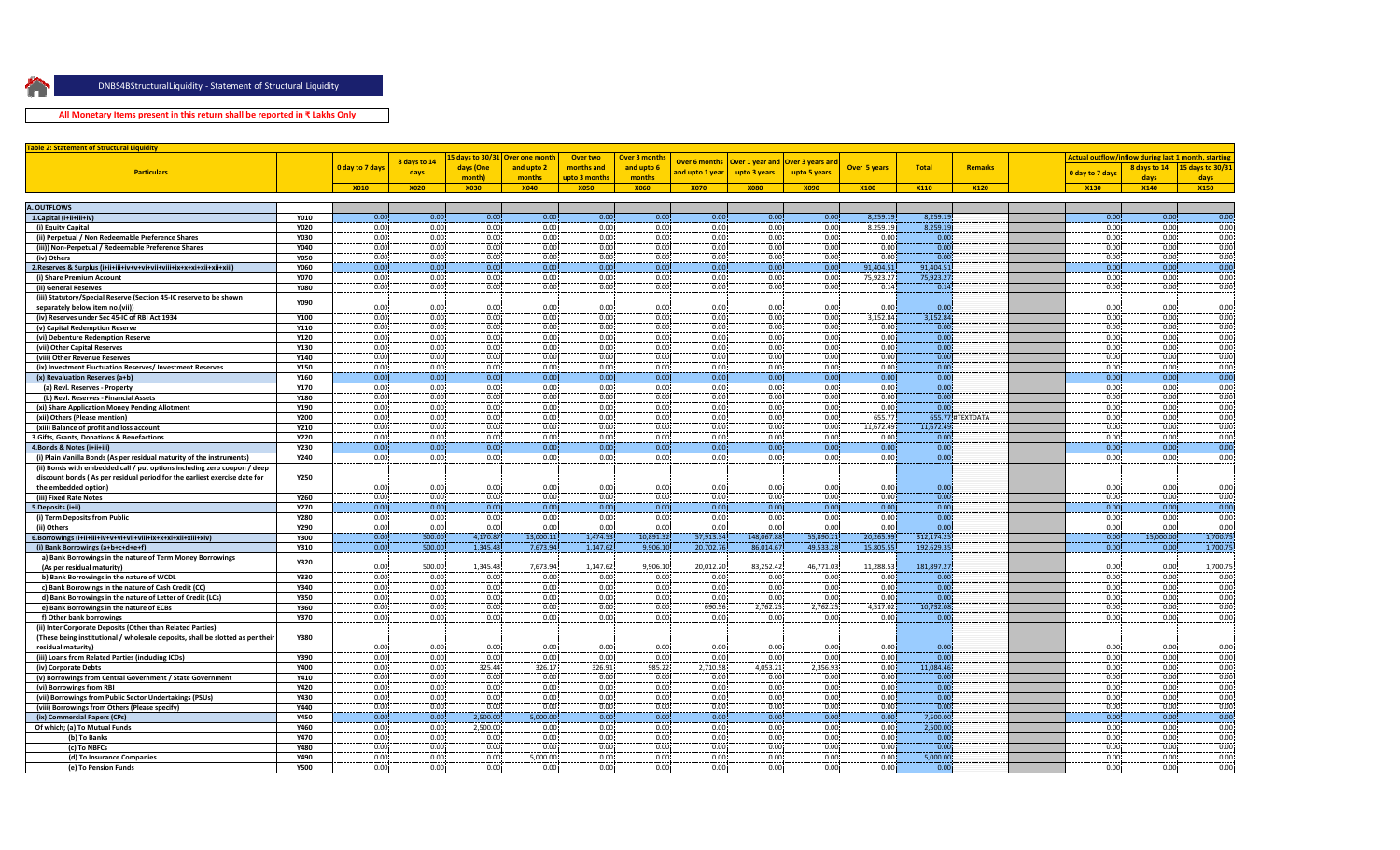| (f) To Others (Please specify)                                                                   | <b>Y510</b>         | 0.00         | 0.00          | 0.00          | 0.00          | 0.00          | 0.00              | 0.00           | 0.00              | 0.00             | 0.00               | 0.00                 | 0.00         | 0.00              | 0.00             |
|--------------------------------------------------------------------------------------------------|---------------------|--------------|---------------|---------------|---------------|---------------|-------------------|----------------|-------------------|------------------|--------------------|----------------------|--------------|-------------------|------------------|
| (x) Non - Convertible Debentures (NCDs) (A+B)                                                    | <b>Y520</b>         | 0.00         | 0.00          | 0.00          | 0.00          | 0.00          | 0.00              | 34,500.00      | 58,000.00         | 4,000.00         | 4,460.44           | 100,960.44           | 0.00         | 15,000.00         | 0.00             |
| A. Secured (a+b+c+d+e+f+g)                                                                       | <b>Y530</b>         | 0.00         | 0.00          | 0.00          | 0.00          | 0.00          | 0.00              | 34,500.00      | 55,500.00         | 4,000.00         | 0.00               | 94,000.00            | 0.00         | 15,000.00         | 0.00<br>0.00     |
| Of which; (a) Subscribed by Retail Investors                                                     | Y540                | 0.00<br>0.00 | 0.00<br>0.00  | 0.00<br>0.00  | 0.00<br>0.00  | 0.00<br>0.00  | 0.00<br>0.00      | 320.00<br>0.00 | 0.00<br>15,000.00 | 30.00<br>0.00    | 0.00<br>0.00       | 350.00<br>15,000.00  | 0.00<br>0.00 | 0.00<br>15,000.00 | 0.00             |
| (b) Subscribed by Banks<br>(c) Subscribed by NBFCs                                               | <b>Y550</b><br>Y560 | 0.00         | 0.00          | 0.00          | 0.00          | 0.00          | 0.00              | 7,220.00       | 13,000.00         | 10.00            | 0.00               | 20,230.00            | 0.00         | 0.00              | 0.00             |
| (d) Subscribed by Mutual Funds                                                                   | <b>Y570</b>         | 0.00         | 0.00          | 0.00          | 0.00          | 0.00          | 0.00              | 26,500.00      | 26,500.00         | 0.00             | 0.00               | 53,000.00            | 0.00         | 0.00              | 0.00             |
| (e) Subscribed by Insurance Companies                                                            | <b>Y580</b>         | 0.00         | 0.00          | 0.00          | 0.00          | 0.00          | 0.00              | 0.00           | 0.00              | 0.00             | 0.00               | 0.00                 | 0.00         | 0.00              | 0.00             |
| (f) Subscribed by Pension Funds                                                                  | Y590                | 0.00         | 0.00          | 0.00          | 0.00          | 0.00          | 0.00              | 0.00           | 0.00              | 1,090.00         | 0.00               | 1,090.00             | 0.00         | 0.00              | 0.00             |
| (g) Others (Please specify)                                                                      | Y600                | 0.00         | 0.00          | 0.00          | 0.00          | 0.00          | 0.00              | 460.00         | 1,000.00          | 2,870.00         | 0.00               | 4,330.00             | 0.00         | 0.00              | 0.00             |
| B. Un-Secured (a+b+c+d+e+f+g)                                                                    | Y610                | 0.00         | 0.00          | 0.00          | 0.00          | 0.00          | 0.00              | 0.00           | 2,500.00          | 0.00             | 4,460.44           | 6,960.44             | 0.00         | 0.00              | 0.00             |
| Of which; (a) Subscribed by Retail Investors                                                     | Y620                | 0.00         | 0.00          | 0.00          | 0.00          | 0.00          | 0.00              | 0.00           | 0.00              | 0.00             | 70.00              | 70.00                | 0.00         | 0.00              | 0.00             |
| (b) Subscribed by Banks                                                                          | Y630                | 0.00         | 0.00          | 0.00          | 0.00          | 0.00          | 0.00              | 0.00           | 0.00              | 0.00             | 0.00               | 0.00                 | 0.00         | 0.00              | 0.00             |
| (c) Subscribed by NBFCs                                                                          | Y640                | 0.00         | 0.00          | 0.00          | 0.00          | 0.00          | 0.00              | 0.00           | 0.00              | 0.00             | 200.00             | 200.00               | 0.00         | 0.00              | 0.00             |
| (d) Subscribed by Mutual Funds                                                                   | Y650                | 0.00         | 0.00          | 0.00          | 0.00          | 0.00          | 0.00              | 0.00           | 0.00              | 0.00             | 0.00               | 0.00                 | 0.00         | 0.00              | 0.00             |
| (e) Subscribed by Insurance Companies                                                            | <b>Y660</b>         | 0.00         | 0.00          | 0.00          | 0.00          | 0.00          | 0.00              | 0.00           | 0.00              | 0.00             | 0.00               | 0.00                 | 0.00         | 0.00              | 0.00             |
| (f) Subscribed by Pension Funds                                                                  | Y670                | 0.00         | 0.00          | 0.00          | 0.00          | 0.00          | 0.00              | 0.00           | 1,900.00          | 0.00             | 2,100.00           | 4,000.00             | 0.00         | 0.00              | 0.00             |
| (g) Others (Please specify)                                                                      | <b>Y680</b>         | 0.00         | 0.00          | 0.00          | 0.00          | 0.00          | 0.00              | 0.00           | 600.00            | 0.00             | 2,090.44           | 2,690.44             | 0.00         | 0.00              | 0.00             |
| (xi) Convertible Debentures (A+B)                                                                |                     |              |               |               |               |               |                   |                |                   |                  |                    |                      |              |                   |                  |
| (Debentures with embedded call / put options                                                     | Y690                |              |               |               |               |               |                   |                |                   |                  |                    |                      |              |                   |                  |
| As per residual period for the earliest exercise date for the embedded                           |                     |              |               |               |               |               |                   |                |                   |                  |                    |                      |              |                   |                  |
| option)                                                                                          |                     | 0.00         | 0.00          | 0.00<br>0.00  | 0.00          | 0.00          | 0.00              | 0.00           | 0.00              | 0.00<br>0.00     | 0.00               | 0.00<br>0.00         | 0.00         | 0.00<br>0.00      | 0.00             |
| A. Secured (a+b+c+d+e+f+g)                                                                       | <b>Y700</b>         | 0.00         | 0.00          |               | 0.00          | 0.00          | 0.00              | 0.00           | 0.00              |                  | 0.00               |                      | 0.00         |                   | 0.00             |
| Of which; (a) Subscribed by Retail Investors<br>(b) Subscribed by Banks                          | Y710<br>Y720        | 0.00<br>0.00 | 0.00<br>0.00  | 0.00<br>0.00  | 0.00<br>0.00  | 0.00<br>0.00  | 0.00<br>0.00      | 0.00<br>0.00   | 0.00<br>0.00      | 0.00<br>0.00     | 0.00<br>0.00       | 0.00<br>0.00         | 0.00<br>0.00 | 0.00<br>0.00      | 0.00<br>0.00     |
| (c) Subscribed by NBFCs                                                                          | <b>Y730</b>         | 0.00         | 0.00          | 0.00          | 0.00          | 0.00          | 0.00              | 0.00           | 0.00              | 0.00             | 0.00               | 0.00                 | 0.00         | 0.00              | 0.00             |
| (d) Subscribed by Mutual Funds                                                                   | Y740                | 0.00         | 0.00          | 0.00          | 0.00          | 0.00          | 0.00              | 0.00           | 0.00              | 0.00             | 0.00               | 0.00                 | 0.00         | 0.00              | 0.00             |
| (e) Subscribed by Insurance Companies                                                            | <b>Y750</b>         | 0.00         | 0.00          | 0.00          | 0.00          | 0.00          | 0.00              | 0.00           | 0.00              | 0.00             | 0.00               | 0.00                 | 0.00         | 0.00              | 0.00             |
| (f) Subscribed by Pension Funds                                                                  | Y760                | 0.00         | 0.00          | 0.00          | 0.00          | 0.00          | 0.00              | 0.00           | 0.00              | 0.00             | 0.00               | 0.00                 | 0.00         | 0.00              | 0.00             |
| (g) Others (Please specify)                                                                      | <b>Y770</b>         | 0.00         | 0.00          | 0.00          | 0.00          | 0.00          | 0.00 <sub>1</sub> | 0.00           | 0.00              | 0.00             | 0.00               | 0.00                 | 0.00         | 0.00              | 0.00             |
| B. Un-Secured (a+b+c+d+e+f+g)                                                                    | Y780                | 0.00         | 0.00          | 0.00          | 0.00          | 0.00          | 0.00              | 0.00           | 0.00              | 0.00             | 0.00               | 0.00                 | 0.00         | 0.00              | 0.00             |
| Of which; (a) Subscribed by Retail Investors                                                     | Y790                | 0.00         | 0.00          | 0.00          | 0.00          | 0.00          | 0.00              | 0.00           | 0.00              | 0.00             | 0.00               | 0.00                 | 0.00         | 0.00              | 0.00             |
| (b) Subscribed by Banks                                                                          | <b>Y800</b>         | 0.00         | 0.00          | 0.00          | 0.00          | 0.00          | 0.00              | 0.00           | 0.00              | 0.00             | 0.00               | 0.00                 | 0.00         | 0.00              |                  |
| (c) Subscribed by NBFCs                                                                          | Y810                | 0.00         | 0.00          | 0.00          | 0.00          | 0.00          | 0.00              | 0.00           | 0.00              | 0.00             | 0.00               | 0.00                 | 0.00         | 0.00              | $0.00$<br>$0.00$ |
| (d) Subscribed by Mutual Funds                                                                   | Y820                | 0.00         | 0.00          | 0.00          | 0.00          | 0.00          | 0.00              | 0.00           | 0.00              | 0.00             | 0.00               | 0.00                 | 0.00         | 0.00              | 0.00             |
| (e) Subscribed by Insurance Companies                                                            | <b>Y830</b>         | 0.00         | 0.00          | 0.00          | 0.00          | 0.00          | 0.00              | 0.00           | 0.00              | 0.00             | 0.00               | 0.00                 | 0.00         | 0.00              | 0.00             |
| (f) Subscribed by Pension Funds                                                                  | Y840                | 0.00         | 0.00          | 0.00          | 0.00          | 0.00          | 0.00              | 0.00           | 0.00              | 0.00             | 0.00               | 0.00                 | 0.00         | 0.00              | 0.00             |
| (g) Others (Please specify)                                                                      | <b>Y850</b>         | 0.00         | 0.00          | 0.00          | 0.00          | 0.00          | 0.00              | 0.00           | 0.00              | 0.00             | 0.00               | 0.00                 | 0.00         | 0.00              | 0.00             |
| (xii) Subordinate Debt                                                                           | Y860                | 0.00         | 0.00          | 0.00          | 0.00          | 0.00          | 0.00              | 0.00           | 0.00              | 0.00             | 0.00               | 0.00                 | 0.00         | 0.00              | 0.00             |
| (xiii) Perpetual Debt Instrument                                                                 | <b>Y870</b>         | 0.00         | 0.00          | 0.00          | 0.00          | 0.00          | 0.00              | 0.00           | 0.00              | 0.00             | 0.00               | 0.00                 | 0.00         | 0.00              | 0.00             |
| (xiv) Security Finance Transactions(a+b+c+d)                                                     | <b>Y880</b>         | 0.00         | 0.00          | 0.00          | 0.00          | 0.00          | 0.00              | 0.00           | 0.00              | 0.00             | 0.00               | 0.00                 | 0.00         | 0.00              | 0.00             |
| a) Repo<br>(As per residual maturity)                                                            | Y890                | 0.00         | 0.00          | 0.00          | 0.00          | 0.00          | 0.00              | 0.00           | 0.00              | 0.00             | 0.00               | 0.00                 | 0.00         | 0.00              | 0.00             |
| b) Reverse Repo                                                                                  |                     |              |               |               |               |               |                   |                |                   |                  |                    |                      |              |                   |                  |
| (As per residual maturity)                                                                       | Y900                | 0.00         | 0.00          | 0.00          | 0.00          | 0.00          | 0.00              | 0.00           | 0.00              | 0.00             | 0.00               | 0.00                 | 0.00         | 0.00              | 0.00             |
| c) CBLO                                                                                          |                     |              |               |               |               |               |                   |                |                   |                  |                    |                      |              |                   |                  |
| (As per residual maturity)                                                                       | Y910                | 0.00         | 0.00          | 0.00          | 0.00          | 0.00          | 0.00              | 0.00           | 0.00              | 0.00             | 0.00               | 0.00                 | 0.00         | 0.00              | 0.00             |
| d) Others (Please Specify)                                                                       | Y920                | 0.00         | 0.00          | 0.00          | 0.00          | 0.00          | 0.00              | 0.00           | 0.00              | 0.00             | 0.00               | 0.00                 | 0.00         | 0.00              | 0.00             |
| 7. Current Liabilities & Provisions (a+b+c+d+e+f+g+h)                                            | Y930                | 0.00         | 56.62         | 50.11         | 476.86        | 208.53        | 3.409.04          | 3.819.47       | 1,299.68          | 1.182.71         | 6,714.29           | 17.217.31            | 0.00         | 0.00              | 87.61            |
| a) Sundry creditors                                                                              | Y940                | 0.00         | 0.00          | 0.00          | 390.77        | 0.00          | 2,878.54          | 0.00           | 0.00              | 0.00             | 0.00               | 3,269.31             | 0.00         | 0.00              | 0.00             |
| b) Expenses payable (Other than Interest)                                                        | <b>Y950</b>         | 0.00         | 0.00          | 0.00          | 0.00          | 0.00          | 0.00              | 541.94         | 0.00              | 0.00             | 0.00               | 541.94               | 0.00         | 0.00              | 0.00             |
| (c) Advance income received from borrowers pending adjustment                                    | Y960                | 0.00         | 0.00          | 0.00          | 0.00          | 0.00          | 0.00              | 0.00           | 0.00              | 0.00             | 2,700.16           | 2,700.16             | 0.00         | 0.00              | 0.00             |
| (d) Interest payable on deposits and borrowings                                                  | <b>Y970</b>         | 0.00         | 18.55         | 6.69          | 0.00          | 123.33        | 288.90            | 2,859.77       | 0.00              | 0.00             | 0.00               | 3,297.24             | 0.00         | 0.00              | 87.61            |
| (e) Provisions for Standard Assets                                                               | Y980<br>Y990        | 0.00<br>0.00 | 38.07<br>0.00 | 43.42<br>0.00 | 86.09<br>0.00 | 85.20<br>0.00 | 241.60<br>0.00    | 417.76<br>0.00 | 1,299.68<br>0.00  | 1,182.71<br>0.00 | 215.35<br>3,714.73 | 3,609.88<br>3,714.73 | 0.00<br>0.00 | 0.00<br>0.00      | 0.00<br>0.00     |
| (f) Provisions for Non Performing Assets (NPAs)<br>(g) Provisions for Investment Portfolio (NPI) | Y1000               | 0.00         | 0.00          | 0.00          | 0.00          | 0.00          | 0.00              | 0.00           | 0.00              | 0.00             | 0.00               | 0.00                 | 0.00         | 0.00              | 0.00             |
| (h) Other Provisions (Please Specify)                                                            | Y1010               | 0.00         | 0.00          | 0.00          | 0.00          | 0.00          | 0.00              | 0.00           | 0.00              | 0.00             | 84.05              | 84.05                | 0.00         | 0.00              | 0.00             |
| <b>8.Statutory Dues</b>                                                                          | Y1020               | 0.00         | 0.00          | 467.79        | 0.00          | 0.00          | 0.00              | 873.80         | 0.00              | 0.00             | 0.00               | 1,341.59             | 105.60       | 0.00              | 281.86           |
| 9. Unclaimed Deposits (i+ii)                                                                     | Y1030               | 0.00         | 0.00          | 0.00          | 0.00          | 0.00          | 0.00              | 0.00           | 0.00              | 0.00             | 0.00               | 0.00                 | 0.00         | 0.00              | 0.00             |
| (i) Pending for less than 7 years                                                                | Y1040               | 0.00         | 0.00          | 0.00          | 0.00          | 0.00          | 0.00              | 0.00           | 0.00              | 0.00             | 0.00               | 0.00                 | 0.00         | 0.00              | 0.00             |
| (ii) Pending for greater than 7 years                                                            | Y1050               | 0.00         | 0.00          | 0.00          | 0.00          | 0.00          | 0.00              | 0.00           | 0.00              | 0.00             | 0.00               | 0.00                 | 0.00         | 0.00              | 0.00             |
| 10.Any Other Unclaimed Amount                                                                    | Y1060               | 0.00         | 0.00          | 0.00          | 0.00          | 0.00          | 0.00              | 0.00           | 0.00              | 0.00             | 0.00               | 0.00                 | 0.00         | 0.00              | 0.00             |
| 11. Debt Service Realisation Account                                                             | Y1070               | 0.00         | 0.00          | 0.00          | 0.00          | 0.00          | 0.00              | 0.00           | 0.00              | 0.00             | 2,751.36           | 2,751.36             | 0.00         | 0.00              | 0.00             |
| 12. Other Outflows                                                                               | Y1080               | 0.00         | 0.00          | 17,380.10     | 630.68        | 631.33        | 1,912.93          | 3,887.63       | 16,633.73         | 17,958.59        | 11,749.70          | 70,784.69            | 0.00         | 0.00              | 0.00             |
| 13.Outflows On Account of Off Balance Sheet (OBS) Exposure                                       | Y1090               |              |               |               |               |               |                   |                |                   |                  |                    |                      |              |                   |                  |
| (i+ii+iii+iv+v+vi+vii)                                                                           |                     | 0.00         | 0.00          | 3.814.39      | 3.814.39      | 3.814.39      | 11.443.17         | 15.257.56      | 0.00              | 0.00             | 0.00               | 38,143.90            | 0.00         | 0.00              | 0.00             |
| (i)Loan commitments pending disbursal                                                            | Y1100               | 0.00         | 0.00          | 3,814.39      | 3,814.39      | 3,814.39      | 11,443.17         | 15,257.56      | 0.00              | 0.00             | 0.00               | 38,143.90            | 0.00         | 0.00              | 0.00             |
| (ii)Lines of credit committed to other institution                                               | Y1110               | 0.00         | 0.00          | 0.00          | 0.00          | 0.00          | 0.00              | 0.00           | 0.00              | 0.00             | 0.00               | 0.00                 | 0.00         | 0.00              | 0.00             |
| (iii)Total Letter of Credits                                                                     | Y1120               | 0.00         | 0.00          | 0.00          | 0.00          | 0.00          | 0.00              | 0.00           | 0.00              | 0.00             | 0.00               | 0.00                 | 0.00         | 0.00              | 0.00             |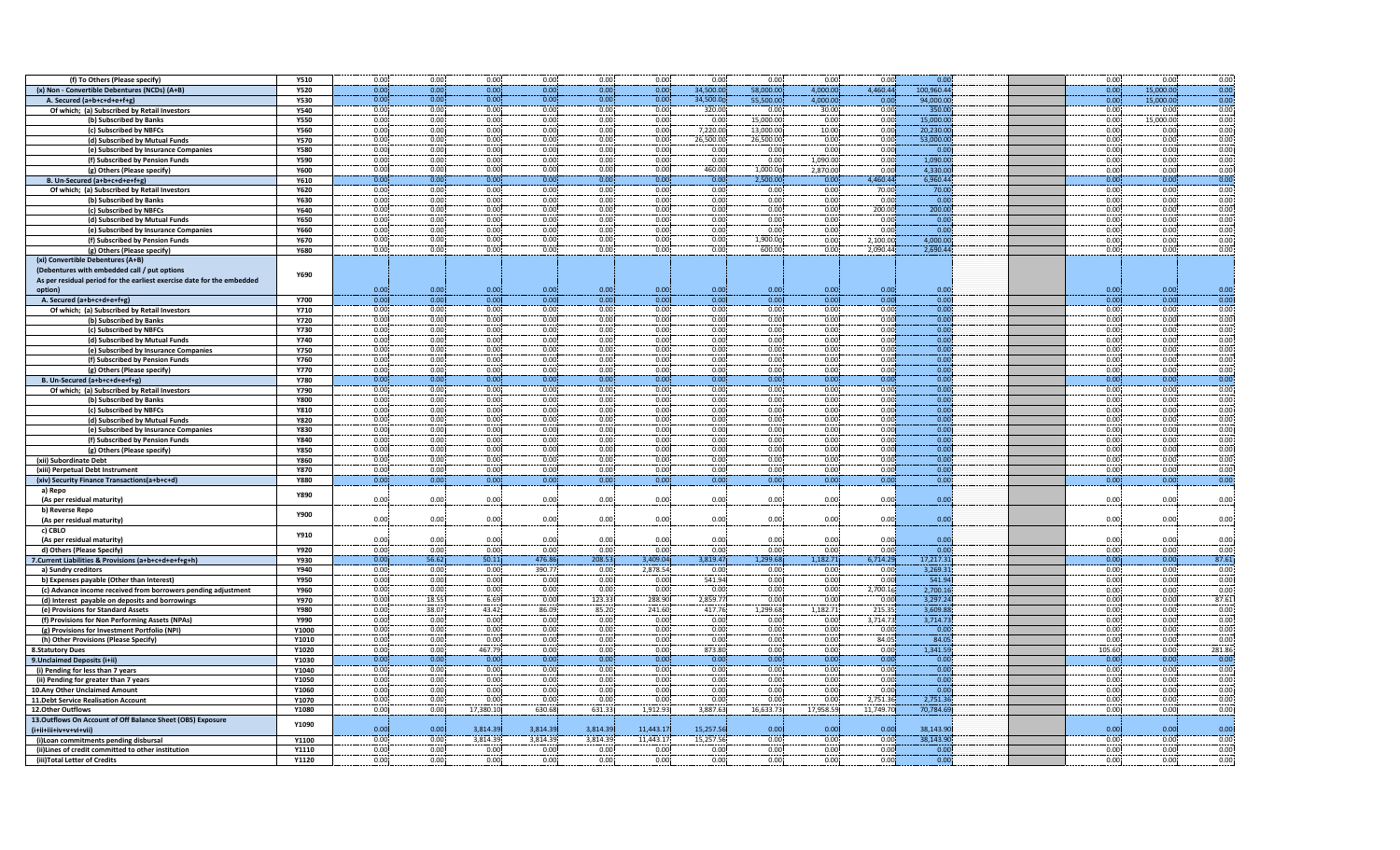| (iv)Total Guarantees                                                       | Y1130 | 0.00      | 0.00     | 0.00      | 0.00      | 0.00      | 0.00      | 0.00       | 0.00       | 0.00       | 0.00       | 0.00       | 0.00     | 0.00      | 0.00                |
|----------------------------------------------------------------------------|-------|-----------|----------|-----------|-----------|-----------|-----------|------------|------------|------------|------------|------------|----------|-----------|---------------------|
| (v) Bills discounted/rediscounted                                          | Y1140 | 0.00      | 0.00     | 0.00      | 0.00      | 0.00      | 0.00      | 0.00       | 0.00       | 0.00.      | 0.00       | 0.00       | 0.00     | 0.00      | 0.00                |
| (vi)Total Derivative Exposures (a+b+c+d+e+f+g+h)                           | Y1150 | 0.00      | 0.00     | 0.00      | 0.00      | 0.00      | 0.00      | 0.00       | 0.00       | 0.00       | 0.00       | 0.00       | 0.00     | 0.00      | 0.00                |
| (a) Forward Forex Contracts                                                | Y1160 | 0.00      | 0.00     | 0.00      | 0.00      | 0.00      | 0.00      | 0.00       | 0.00       | 0.00       | 0.00       | 0.00       | 0.00     | 0.00      |                     |
|                                                                            | Y1170 | 0.00      | 0.00     | 0.00      | 0.00      | 0.00      | 0.00      | 0.00       | 0.00       | 0.00       | 0.00       | 0.00       | 0.00     | 0.00      |                     |
| (b) Futures Contracts                                                      |       |           |          |           |           |           |           |            |            |            |            |            |          |           | $\frac{0.00}{0.00}$ |
| (c) Options Contracts                                                      | Y1180 | 0.00.     | 0.00.    | 0.00      | 0.00      | 0.00      | 0.00      | 0.00       | 0.00       | 0.00       | 0.00       | 0.00       | 0.00     | 0.00      |                     |
| (d) Forward Rate Agreements                                                | Y1190 | 0.00      | 0.00     | 0.00      | 0.00      | 0.00      | 0.00      | 0.00       | 0.00       | 0.00       | 0.00       | 0.00       | 0.00     | 0.00      | 0.00                |
| (e) Swaps - Currency                                                       | Y1200 | 0.00      | 0.00     | 0.00      | 0.00      | 0.00      | 0.00      | 0.00       | 0.00       | 0.00       | 0.00       | 0.00       | 0.00     | 0.00      | 0.00                |
| (f) Swaps - Interest Rate                                                  | Y1210 | 0.00      | 0.00.    | 0.00      | 0.00      | 0.00      | 0.00      | 0.00       | 0.00       | 0.00.      | 0.00       | 0.00       | 0.00     | 0.00      | 0.00                |
|                                                                            |       |           |          |           |           |           |           |            |            |            |            |            |          | 0.00      |                     |
| (g) Credit Default Swaps                                                   | Y1220 | 0.00      | 0.00     | 0.00      | 0.00      | 0.00      | 0.00      | 0.00       | 0.00       | 0.00       | 0.00       | 0.00       | 0.00     |           | 0.00                |
| (h) Other Derivatives                                                      | Y1230 | 0.00      | 0.00     | 0.00      | 0.00      | 0.00      | 0.00      | 0.00       | 0.00       | 0.00.      | 0.00       | 0.00       | 0.00     | 0.00      | 0.00                |
| (vii)Others                                                                | Y1240 | 0.00      | 0.00     | 0.00      | 0.00      | 0.00      | 0.00      | 0.00       | 0.00       | 0.00       | 0.00       | 0.00       | 0.00     | 0.00      | 0.00                |
| A. TOTAL OUTFLOWS (A)                                                      |       |           |          |           |           |           |           |            |            |            |            |            |          |           |                     |
| (Sum of 1 to 13)                                                           | Y1250 | 0.00      | 556.62   | 25,883.26 | 17,922.04 | 6,128.78  | 27,656.46 | 81,751.80  | 166,001.29 | 75,031.51  | 141,145.04 | 542,076.8  | 105.60   | 15,000.00 | 2,070.2             |
| <b>A1. Cumulative Outflows</b>                                             | Y1260 | 0.00      | 556.62   | 26,439.88 | 44,361.92 | 50,490.70 | 78,147.16 | 159,898.96 | 325,900.25 | 400,931.76 | 542,076.80 | 542,076.80 | 105.60   | 15,105.60 | 17,175.82           |
|                                                                            |       |           |          |           |           |           |           |            |            |            |            |            |          |           |                     |
| <b>B. INFLOWS</b>                                                          |       |           |          |           |           |           |           |            |            |            |            |            |          |           |                     |
| 1. Cash (In 1 to 30/31 day time-bucket)                                    | Y1270 | 2.29      | 0.00     | 0.00      | 0.00      | 0.00      | 0.00      | 0.00       | 0.00       | 0.00       | 0.00       | 2.29       | 0.00     | 0.00      | 0.00                |
| 2. Remittance in Transit                                                   | Y1280 | 0.00      | 0.00     | 0.00      | 0.00      | 0.00      | 0.00      | 0.00       | 0.00       | 0.00       | 0.00       | 0.00       | 0.00     | 0.00      | 0.00                |
| 3. Balances With Banks                                                     | Y1290 | 15.821.86 | 0.00     | 7,500.00  | 0.00      | 0.00      | 6.587.00  | 0.00       | 2,600.00   | 0.00       | 2,598.61   | 35,107.47  | 4,597.00 | 796.00    | 16,049.00           |
| a) Current Account                                                         |       |           |          |           |           |           |           |            |            |            |            |            |          |           |                     |
|                                                                            |       |           |          |           |           |           |           |            |            |            |            |            |          |           |                     |
| (The stipulated minimum balance be shown in 6 months to 1 year bucket      | Y1300 |           |          |           |           |           |           |            |            |            |            |            |          |           |                     |
| The balance in excess of the minim balance be shown in 1 to 30 day time    |       |           |          |           |           |           |           |            |            |            |            |            |          |           |                     |
| bucket)                                                                    |       | 11,045.86 | 0.00     | 0.00      | 0.00      | 0.00      | 0.00      | 0.00       | 0.00       | 0.00       | 0.00       | 11,045.8   | 0.00     | 0.00      | 0.00                |
| b) Deposit Accounts /Short-Term Deposits                                   |       |           |          |           |           |           |           |            |            |            |            |            |          |           |                     |
| (As per residual maturity)                                                 | Y1310 | 4,776.00  | 0.00     | 7,500.00  | 0.00      | 0.00      | 6,587.00  | 0.00       | 2,600.00   | 0.00       | 2,598.61   | 24,061.6   | 4,597.00 | 796.00    | 16,049.00           |
|                                                                            |       |           |          |           |           |           |           |            |            |            |            |            |          |           |                     |
| 4.Investments (i+ii+iii+iv+v)                                              | Y1320 | 0.00      | 0.00     | 24,524.72 | 0.00      | 0.00      | 0.00      | 0.00       | 0.00       | 0.00       | 0.00       | 24,524.72  | 0.00     | 4.494.85  | 0.00                |
| (i)Statutory Investments (only for NBFCs-D)                                | Y1330 | 0.00      | 0.00     | 0.00      | 0.00      | 0.00      | 0.00      | 0.00       | 0.00       | 0.00       | 0.00       | 0.00       | 0.00     | 0.00      | 0.00                |
| (ii) Listed Investments                                                    | Y1340 | 0.00      | 0.00     | 24,524.72 | 0.00      | 0.00      | 0.00      | 0.00       | 0.00       | 0.00       | 0.00       | 24,524.72  | 0.00     | 4,494.85  | 0.00                |
| (a) Current                                                                | Y1350 | 0.00      | 0.00     | 24,524.72 | 0.00      | 0.00      | 0.00      | 0.00       | 0.00       | 0.00       | 0.00       | 24,524.72  | 0.00     | 4,494.85  | 0.00                |
| (b) Non-current                                                            | Y1360 | 0.00      | 0.00     | 0.00      | 0.00      | 0.00      | 0.00      | 0.00       | 0.00       | 0.00       | 0.00       | 0.00       | 0.00     | 0.00      | 0.00                |
|                                                                            |       |           |          |           |           |           |           |            |            |            |            |            |          |           |                     |
| (iii) Unlisted Investments                                                 | Y1370 | 0.00      | 0.00     | 0.00      | 0.00      | 0.00      | 0.00      | 0.00       | 0.00       | 0.00       | 0.00       | 0.00       | 0.00     | 0.00      | 0.00                |
| (a) Current                                                                | Y1380 | 0.00      | 0.00     | 0.00      | 0.00      | 0.00      | 0.00      | 0.00       | 0.00       | 0.00       | 0.00       | 0.00       | 0.00     | 0.00      | 0.00                |
| (b) Non-current                                                            | Y1390 | 0.00      | 0.00     | 0.00      | 0.00      | 0.00      | 0.00      | 0.00       | 0.00       | 0.00       | 0.00       | 0.00       | 0.00     | 0.00      | 0.00                |
| (iv) Venture Capital Units                                                 | Y1400 | 0.00      | 0.00     | 0.00      | 0.00      | 0.00      | 0.00      | 0.00       | 0.00       | 0.00       | 0.00       | 0.00       | 0.00     | 0.00      | 0.00                |
|                                                                            | Y1410 | 0.00      | 0.00     | 0.00      | 0.00      | 0.00      | 0.00      | 0.00       | 0.00       | 0.00       | 0.00       | 0.00       | 0.00     | 0.00      | 0.00                |
|                                                                            |       |           |          |           |           |           |           |            |            |            |            |            |          |           |                     |
| (v) Others (Please Specify)                                                |       |           |          |           |           |           |           |            |            |            |            |            |          |           |                     |
| <b>5.Advances (Performing)</b>                                             | Y1420 | 0.00      | 4,524.94 | 5,160.83  | 10,059.96 | 9,961.41  | 28,509.14 | 47,923.24  | 160,116.57 | 138,098.9  | 20,890.96  | 425,246.01 | 0.00     | 12,564.8  | 0.00                |
| (i) Bills of Exchange and Promissory Notes discounted & rediscounted       |       |           |          |           |           |           |           |            |            |            |            |            |          |           |                     |
|                                                                            | Y1430 |           |          |           |           |           |           |            |            |            |            |            |          |           |                     |
| (As per residual usance of the underlying bills)                           |       |           |          |           |           |           |           |            |            |            |            |            |          |           |                     |
|                                                                            |       | 0.00      | 0.00     | 0.00      | 0.00      | 0.00      | 0.00      | 0.00       | 0.00       | 0.00       | 0.00       | 0.00       | 0.00     | 0.00      | 0.00                |
| (ii) Term Loans                                                            |       |           |          |           |           |           |           |            |            |            |            |            |          |           |                     |
| (The cash inflows on account of the interest and principal of the loan     |       |           |          |           |           |           |           |            |            |            |            |            |          |           |                     |
| may be slotted in respective time buckets as per the timing of the cash    | Y1440 |           |          |           |           |           |           |            |            |            |            |            |          |           |                     |
| flows as stipulated in the original / revised repayment schedule)          |       |           |          |           |           |           |           |            |            |            |            |            |          |           |                     |
|                                                                            |       | 0.00      | 4,524.94 | 5,160.83  | 10,059.96 | 9,961.41  | 28,509.14 | 47,923.24  | 160,116.57 | 138,098.96 | 20,890.96  | 425,246.0  | 0.00     | 12,564.8  | 0.00                |
|                                                                            |       |           |          |           |           |           |           |            |            |            |            |            |          |           |                     |
| (a) Through Regular Payment Schedule                                       | Y1450 | 0.00      | 4,524.94 | 5,160.83  | 10,059.96 | 9,961.41  | 28,509.14 | 47,923.24  | 160,116.57 | 138,098.96 | 20,890.96  | 425,246.0  | 0.00     | 12,564.85 | 0.00                |
| (b) Through Bullet Payment                                                 | Y1460 | 0.00      | 0.001    | 0.00      | 0.00      | 0.001     | 0.00      | 0.00.      | 0.00       | 0.00.      | 0.00       | 0.00       | 0.00     | 0.00      | 0.00                |
| (iii) Interest to be serviced through regular schedule                     | Y1470 | 0.00      | 0.00     | 0.00      | 0.00      | 0.00      | 0.00      | 0.00       | 0.00       | 0.00       | 0.00       | 0.00       | 0.00     | 0.00      | 0.00                |
| (iv) Interest to be serviced to be in Bullet Payment                       | Y1480 | 0.00      | 0.00     | 0.00      | 0.00      | 0.00      | 0.00      | 0.00       | 0.00       | 0.00       | 0.00       | 0.00       | 0.00     | 0.00      | 0.00                |
|                                                                            | Y1490 | 0.00      | 0.00     | 0.00      | 0.00      | 0.00      | 0.00      | 0.00       | 0.00       | 3,200.49   | 4,704.14   | 7,904.6    | 0.00     | 0.00      |                     |
| <b>6.Gross Non-Performing Loans (GNPA)</b>                                 |       |           |          |           |           |           |           |            |            |            |            |            |          |           | 0.00                |
| (i) Substandard                                                            | Y1500 | 0.00      | 0.00     | 0.00      | 0.00      | 0.00      | 0.00      | 0.00       | 0.00       | 3,200.49   | 0.00       | 3,200.4    | 0.00     | 0.00      | 0.00                |
| (a) All over dues and instalments of principal falling due during the next |       |           |          |           |           |           |           |            |            |            |            |            |          |           |                     |
| three years                                                                | Y1510 |           |          |           |           |           |           |            |            |            |            |            |          |           |                     |
| (In the 3 to 5 year time-bucket)                                           |       | 0.00      | 0.00     | 0.00      | 0.00      | 0.00      | 0.00      | 0.00       | 0.00       | 3,200.49   | 0.00       | 3,200.49   | 0.00     | 0.00      | 0.00                |
| (b) Entire principal amount due beyond the next three years                |       |           |          |           |           |           |           |            |            |            |            |            |          |           |                     |
| (In the over 5 years time-bucket)                                          | Y1520 | 0.00      | 0.00     | 0.00      | 0.00      | 0.00      | 0.00      | 0.00       | 0.00       | 0.00       | 0.00       | 0.00       | 0.00     | 0.00      | 0.00                |
|                                                                            |       |           |          |           |           |           |           |            |            |            |            |            |          |           |                     |
| (ii) Doubtful and loss                                                     | Y1530 | 0.00      | 0.00     | 0.00      | 0.00      | 0.00      | 0.00      | 0.00       | 0.00       | 0.00       | 4,704.14   | 4,704.14   | 0.00     | 0.00      | 0.00                |
| (a) All instalments of principal falling due during the next five years as |       |           |          |           |           |           |           |            |            |            |            |            |          |           |                     |
| also all over dues                                                         | Y1540 |           |          |           |           |           |           |            |            |            |            |            |          |           |                     |
| (In the over 5 years time-bucket)                                          |       | 0.00      | 0.00     | 0.00      | 0.00      | 0.00      | 0.00      | 0.00       | 0.00       | 0.00       | 0.00       | 0.00       | 0.00     | 0.00      | 0.00                |
| (b) Entire principal amount due beyond the next five years                 |       |           |          |           |           |           |           |            |            |            |            |            |          |           |                     |
|                                                                            | Y1550 |           |          | 0.00      |           | 0.00      | 0.00      |            |            |            |            |            |          | 0.00      |                     |
| (In the over 5 years time-bucket)                                          |       | 0.00      | 0.00     |           | 0.00      |           |           | 0.00       | 0.00       | 0.00       | 4,704.14   | 4,704.14   | 0.00     |           | 0.00                |
| 7. Inflows From Assets On Lease                                            | Y1560 | 0.00      | 0.00     | 0.00      | 0.00      | 0.00      | 0.00      | 0.00       | 0.00       | 0.00       | 0.00       | 0.00       | 0.00     | 0.00      | 0.00                |
| 8. Fixed Assets (Excluding Assets On Lease)                                | Y1570 | 0.00      | 0.00     | 0.00      | 0.00      | 0.00      | 0.00      | 0.00       | 0.00       | 0.00       | 575.53     | 575.5      | 0.00     | 0.00      | 0.00                |
| 9. Other Assets:                                                           | Y1580 | 0.00      | 0.00     | 3,960.63  | 600.97    | 31.33     | 53.90     | 64.61      | 1,475.67   | 207.48     | 4,177.69   | 10,572.2   | 0.00     | 3,018.98  | 0.00                |
| (a) Intangible assets & other non-cash flow items                          |       |           |          |           |           |           |           |            |            |            |            |            |          |           |                     |
|                                                                            | Y1590 | 0.00      | 0.00     | 0.00      | 0.00      | 0.00      |           |            |            | 0.00       |            |            |          | 0.00      |                     |
| (In the 'Over 5 year time bucket)                                          |       |           |          |           |           |           | 0.00      | 0.00       | 0.00       |            | 3,848.70   | 3,848.70   | 0.00     |           | 0.00                |
| (b) Other items (e.g. accrued income                                       |       |           |          |           |           |           |           |            |            |            |            |            |          |           |                     |
| other receivables, staff loans, etc.)                                      | Y1600 |           |          |           |           |           |           |            |            |            |            |            |          |           |                     |
| (In respective maturity buckets as per the timing of the cash flows)       |       | 0.00      | 0.00     | 3.960.63  | 600.97    | 31.33     | 53.90     | 64.61      | 1,475.67   | 207.48     | 328.99     | 6,723.58   | 0.00     | 3,018.98  | 0.00                |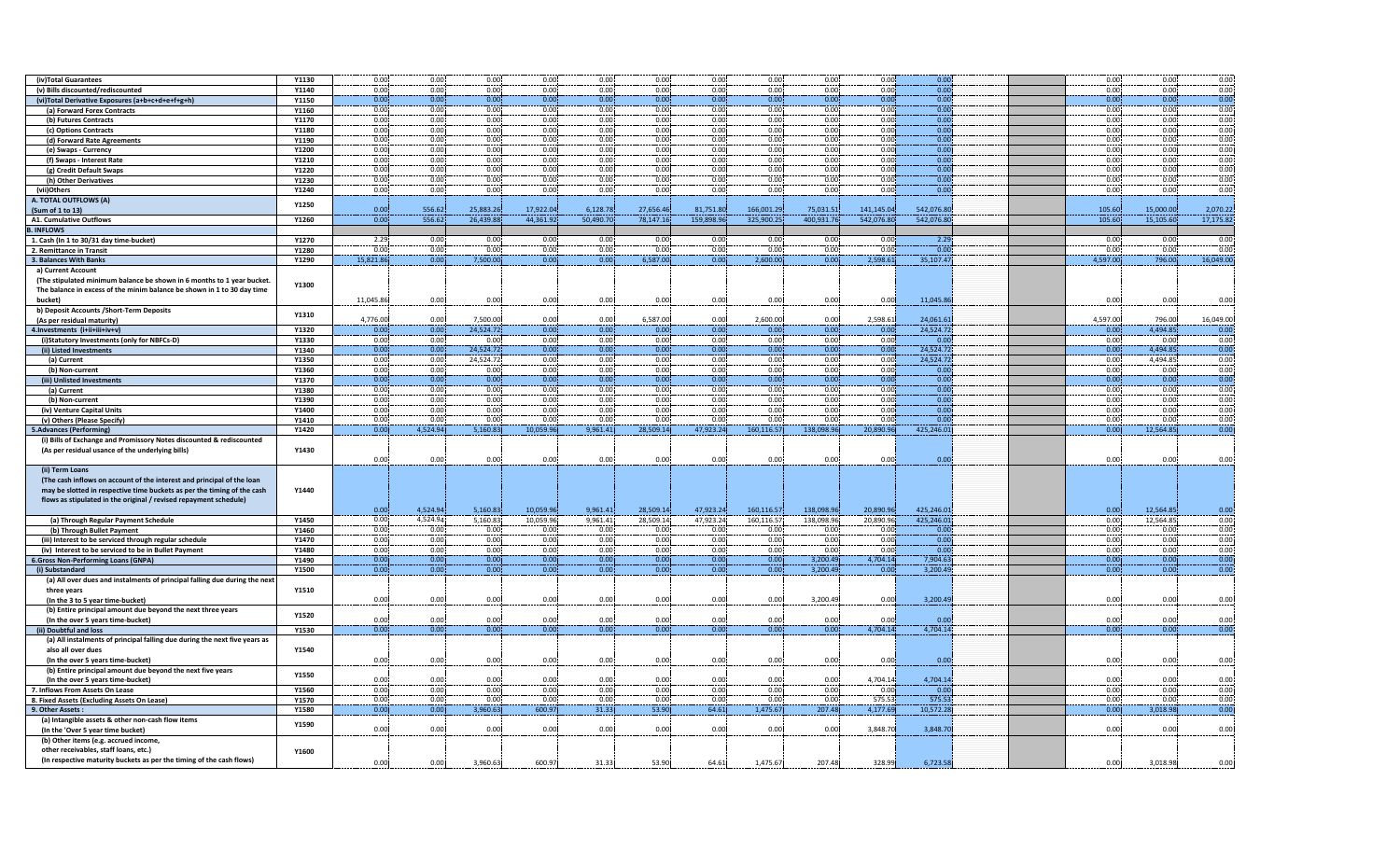| (c) Others                                                                | Y1610 | 0.00             | 0.00           | 0.00 <sub>1</sub>        | 0.00            | 0.00                  | 0.00            | 0.00               | 0.00             | 0.00            | 0.00                       | 0.00         |  | 0.00               | 0.00            | 0.00                      |
|---------------------------------------------------------------------------|-------|------------------|----------------|--------------------------|-----------------|-----------------------|-----------------|--------------------|------------------|-----------------|----------------------------|--------------|--|--------------------|-----------------|---------------------------|
| 10. Security Finance Transactions (a+b+c+d)                               | Y1620 | 0.00             | 0.001          | 0.00 <sub>1</sub>        | 0.00            | 0.00                  | 0.00            | 0.00               | 0.00             | 0.00            | 0.00.                      | 0.00         |  | 0.00               | 0.00            | 0.00                      |
| a) Repo                                                                   | Y1630 |                  |                |                          |                 |                       |                 |                    |                  |                 |                            |              |  |                    |                 |                           |
| (As per residual maturity                                                 |       | 0.00             | 0.00           | 0.00                     | 0.00            | 0.00                  | 0.00            | 0.00               | 0.00             | 0.00            | 0.00                       | 0.00         |  | 0.00               | 0.00            | 0.00                      |
| b) Reverse Repo                                                           | Y1640 |                  |                |                          |                 |                       |                 |                    |                  |                 |                            |              |  |                    |                 |                           |
| (As per residual maturity                                                 |       | 0.00             | 0.00           | 0.00                     | 0.00            | 0.00                  | 0.00            | 0.00               | 0.00             | 0.00            | 0.001                      | 0.00         |  | 0.00               | 0.00            | 0.00                      |
| c) CBLO                                                                   | Y1650 |                  |                |                          |                 |                       |                 |                    |                  |                 |                            |              |  |                    |                 |                           |
| (As per residual maturity                                                 |       | 0.00<br>         | 0.00           | 0.00<br>-------          | 0.00<br>        | 0.00                  | 0.00<br>------  | 0.00               | 0.00<br>         | 0.00            | 0.00<br>------             | 0.00         |  | 0.00               | 0.00<br>-----   | 0.00<br>.                 |
| d) Others (Please Specify)                                                | Y1660 | 0.00             | 0.00           | 0.00                     | 0.00            | 0.00                  | 0.00            | 0.00               | 0.00.            | 0.00            | 0.00                       | 0.00         |  | 0.00               | 0.00            | 0.00                      |
| 11.Inflows On Account of Off Balance Sheet (OBS) Exposure (i+ii+iii+iv+v) | Y1670 |                  |                |                          |                 |                       |                 |                    |                  |                 |                            |              |  |                    |                 |                           |
|                                                                           |       | 0.00             | 0.00           | 14,200.00                | 0.00            | 0.00                  | 0.00            | 0.00               | 0.00             | 0.00            | 0.00                       | 14,200,00    |  | 0.00               | 40,000,00       | 0.00<br>                  |
| (i)Loan committed by other institution pending disbursal                  | Y1680 | 0.00             | 0.00           | 0.00                     | 0.00            | 0.00                  | 0.00            | 0.00               | 0.00             | 0.00            | 0.00                       | 0.00         |  | 0.00               | 0.00            | 0.00<br><b>STATISTICS</b> |
| (ii)Lines of credit committed by other institution                        | Y1690 | 0.00             | 0.00           | 14,200.00                | 0.00            | 0.00                  | 0.00            | 0.00               | 0.00<br>         | 0.00            | 0.00                       | 14,200.00    |  | 0.00               | 40,000.00       | 0.00                      |
| (iii) Bills discounted/rediscounted                                       | Y1700 | 0.00             | 0.00           | 0.00<br>فأتحده والمتعادل | 0.00<br>------  | 0.00<br>والمحمد ومحال | 0.00            | 0.00<br>والمستحققة | 0.00             | 0.00            | 0.00<br>. <del>. .</del> . | 0.00<br>.    |  | 0.00<br>------     | 0.00<br>------  | 0.00                      |
| (iv)Total Derivative Exposures (a+b+c+d+e+f+g+h)                          | Y1710 | 0.00             | 0.00           | 0.00                     | 0.00<br>-----   | 0.00                  | 0.00            | 0.00               | 0.00             | 0.00            | 0.00<br><b>STATISTICS</b>  | 0.00         |  | 0.00<br>-----      | 0.00            | 0.00<br>------            |
| (a) Forward Forex Contracts                                               | Y1720 | 0.00<br>saasidad | 0.00           | 0.00                     | 0.00<br>        | 0.00<br>-------       | 0.00<br>------  | 0.00               | 0.00             | 0.00<br>------- | 0.00                       | 0.00<br>     |  | 0.00<br>------     | 0.00<br>------- | 0.00                      |
| (b) Futures Contracts                                                     | Y1730 | 0.00<br>.        | 0.00           | 0.00                     | 0.00<br>.       | 0.00                  | 0.00            | 0.00               | 0.00             | 0.00            | 0.00<br>------             | 0.00         |  | 0.00<br>-----      | 0.00<br>-----   | 0.00                      |
| (c) Options Contracts                                                     | Y1740 | 0.00             | 0.00           | 0.00                     | 0.00            | 0.00                  | 0.00            | 0.00               | 0.00<br>         | 0.00            | 0.00<br>------             | 0.00         |  | 0.00               | 0.00            | 0.00<br>-----             |
| (d) Forward Rate Agreements                                               | Y1750 | 0.00             | 0.00           | 0.00                     | 0.00            | 0.00                  | 0.00            | 0.00               | 0.00             | 0.00            | 0.00                       | 0.00         |  | 0.00               | 0.00            | 0.00<br>------            |
| (e) Swaps - Currency                                                      | Y1760 | 0.00<br>.        | 0.00           | 0.00                     | 0.00            | 0.00                  | 0.00            | 0.00               | 0.00<br>.        | 0.00            | 0.00<br>------             | 0.00         |  | 0.00               | 0.00            | 0.00<br>.                 |
| (f) Swaps - Interest Rate                                                 | Y1770 | 0.00<br>----     | 0.00           | 0.00                     | 0.00            | 0.00                  | 0.00            | 0.00               | 0.00<br>------   | 0.00            | 0.00<br>------             | 0.00         |  | 0.00               | 0.00            | 0.00<br>-------           |
| (g) Credit Default Swaps                                                  | Y1780 | 0.00             | 0.00<br>------ | 0.00<br>-------          | 0.00<br>------- | 0.00.<br>a ann an L   | 0.00.<br>------ | 0.00<br>.          | 0.00<br>-------- | 0.00            | 0.00<br>.                  | 0.00         |  | 0.00<br>. <b>.</b> | 0.00<br>------- | 0.00<br>------            |
| (h) Other Derivatives                                                     | Y1790 | 0.00             | 0.00           | 0.00                     | 0.00            | 0.00                  | 0.00            | 0.00               | 0.00             | 0.00            | 0.00                       | 0.00         |  | 0.00               | 0.00            | 0.00                      |
| (v)Others                                                                 | Y1800 | 0.00             | 0.00           | 0.00                     | 0.00            | 0.00                  | 0.00            | 0.00               | 0.00             | 0.00            | 0.00                       | 0.00         |  | 0.00               | 0.00            | 0.00                      |
| <b>B. TOTAL INFLOWS (B)</b>                                               | Y1810 |                  |                |                          |                 |                       |                 |                    |                  |                 |                            |              |  |                    |                 |                           |
| (Sum of 1 to 11)                                                          |       | 15.824.15        | 4.524.94       | 55.346.18                | 10.660.93       | 9.992.74              | 35.150.04       | 47,987.85          | 164.192.24       | 141,506.93      | 32.946.93                  | 518.132.93   |  | 4.597.00           | 60.874.68       | 16,049.0                  |
| C. Mismatch (B - A)                                                       | Y1820 | 15.824.15        | 3,968.32       | 29,462.92                | $-7,261.11$     | 3.863.96              | 7,493.58        | $-33,763.95$       | $-1,809.05$      | 66.475.42       | $-108.198.11$              | $-23.943.87$ |  | 4.491.40           | 45.874.68       | 13,978.7                  |
| <b>D. Cumulative Mismatch</b>                                             | Y1830 | 15,824.15        | 19,792.47      | 49,255.39                | 41,994.28       | 45,858.24             | 53,351.82       | 19,587.8           | 17,778.82        | 84,254.24       | $-23,943.87$               | $-23,943.8$  |  | 4,491.40           | 50,366.08       | 64,344.8                  |
| . Mismatch as % of Total Outflows                                         | Y1840 | 0.00%            | 712.93%        | 113.83%                  | $-40.51%$       | 63.05%                | 27.10%          | $-41.30%$          | $-1.09%$         | 88.60%          | $-76.66%$                  | $-4.42%$     |  | 4253.229           | 305.83%         | 675.239                   |
| F. Cumulative Mismatch as % of Cumulative Total Outflows                  | Y1850 | 0.00%            | 3555.83%       | 186.29%                  | 94.66%          | 90.83%                | 68.27%          | 12.25%             | 5.46%            | 21.01%          | $-4.42%$                   | $-4.42%$     |  | 4253.229           | 333.43%         | 374.629                   |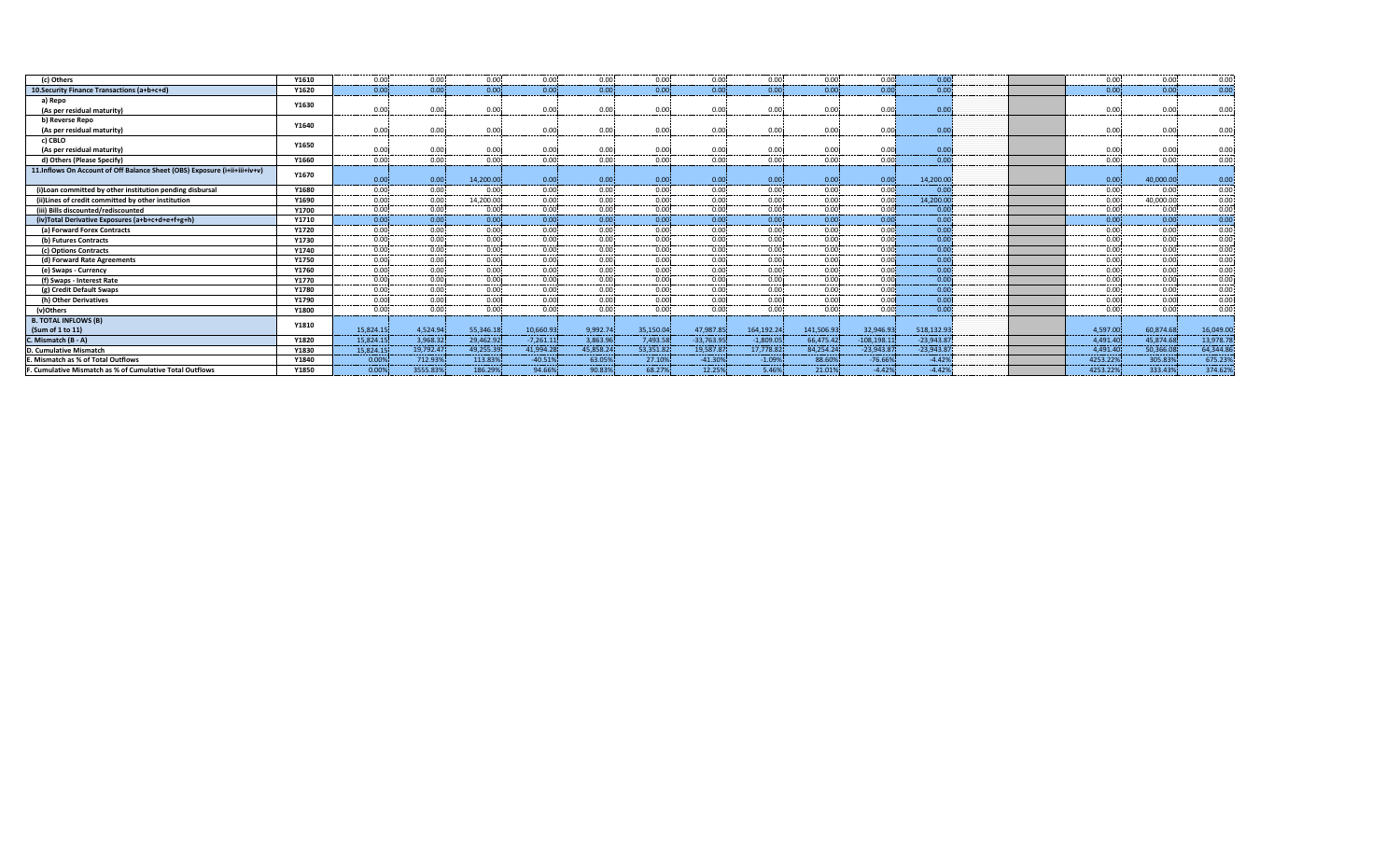

ſ.

### **All Monetary Items present in this return shall be reported in ₹ Lakhs Only**

 $\mathbf{S} = \mathbf{S}$  ,  $\mathbf{S} = \mathbf{S}$  ,  $\mathbf{S} = \mathbf{S}$  ,  $\mathbf{S} = \mathbf{S}$  ,  $\mathbf{S} = \mathbf{S}$  ,  $\mathbf{S} = \mathbf{S}$  ,  $\mathbf{S} = \mathbf{S}$  ,  $\mathbf{S} = \mathbf{S}$  ,  $\mathbf{S} = \mathbf{S}$  ,  $\mathbf{S} = \mathbf{S}$  ,  $\mathbf{S} = \mathbf{S}$  ,  $\mathbf{S} = \mathbf{S}$  ,  $\mathbf{S$ 

| Table 3: Statement of Interest Rate Sensitivity (IRS)                                                 |                     |                 |                   |                       |                    |               |              |                                                                                                                          |              |              |                     |                      |              |
|-------------------------------------------------------------------------------------------------------|---------------------|-----------------|-------------------|-----------------------|--------------------|---------------|--------------|--------------------------------------------------------------------------------------------------------------------------|--------------|--------------|---------------------|----------------------|--------------|
|                                                                                                       |                     | 0 day to 7 days | 8 days to 14 days | 15 days to 30/31 days | Over one month and |               |              | Over two months and   Over 3 months and upto   Over 6 months and upto   Over 1 year and upto 3   Over 3 years and upto 5 |              |              | <b>Over 5 years</b> | <b>Non-sensitive</b> | <b>Total</b> |
| <b>Particulars</b>                                                                                    |                     |                 |                   | (One month)           | upto 2 months      | upto 3 months | 6 months     | 1 year                                                                                                                   | vear:        | vears        |                     |                      |              |
|                                                                                                       |                     | <b>X010</b>     | <b>X020</b>       | <b>X030</b>           | <b>X040</b>        | <b>X050</b>   | <b>X060</b>  | <b>X070</b>                                                                                                              | <b>X080</b>  | <b>X090</b>  | <b>X100</b>         | <b>X110</b>          | <b>X120</b>  |
|                                                                                                       |                     |                 |                   |                       |                    |               |              |                                                                                                                          |              |              |                     |                      |              |
| A. Liabilities (OUTFLOW)                                                                              |                     |                 |                   |                       |                    |               |              |                                                                                                                          |              |              |                     |                      |              |
| 1. Capital (i+ii+iii+iv)                                                                              | <b>Y010</b>         | 0.00            | 0.00              | 0.00                  | 0.00               | 0.00          | 0.00         | 0.00                                                                                                                     | 0.00         | 0.00         | 8,259.19            | 0.00                 | 8,259.19     |
| (i) Equity                                                                                            | <b>Y020</b>         | 0.00            | 0.00              | 0.00                  | 0.00               | 0.00          | 0.00         | 0.00                                                                                                                     | 0.00         | 0.00         | 8,259.19            | 0.00                 | 8,259.19     |
| (ii) Perpetual preference shares                                                                      | <b>Y030</b>         | 0.00            | 0.00              | 0.00                  | 0.00               | 0.00          | 0.00         | 0.00                                                                                                                     | 0.00         | 0.00         | 0.00                | 0.00                 | 0.00         |
| (iii) Non-perpetual preference shares                                                                 | <b>Y040</b>         | 0.00<br>0.00    | 0.00              | 0.00                  | 0.00               | 0.00          | 0.00         | 0.00                                                                                                                     | 0.00         | 0.00         | 0.00                | 0.00                 | 0.00<br>0.00 |
| (iv) Others (Please furnish, if any)                                                                  | <b>Y050</b>         | 0.00            | 0.00<br>0.00      | 0.00<br>0.00          | 0.00<br>0.00       | 0.00<br>0.00  | 0.00<br>0.00 | 0.00<br>0.00                                                                                                             | 0.00<br>0.00 | 0.00<br>0.00 | 0.00<br>91.404.51   | 0.00<br>0.00         | 91,404.51    |
|                                                                                                       | <b>Y060</b>         | 0.00            | 0.00              | 0.00                  | 0.00               | 0.00          |              | 0.00                                                                                                                     | 0.00         | 0.00         |                     | 0.00                 | 75,923.27    |
| (i) Share Premium Account                                                                             | <b>Y070</b>         | 0.00            |                   | 0.00                  |                    | 0.00          | 0.00<br>0.00 |                                                                                                                          |              | 0.00         | 75,923.27           | 0.00                 | 0.14         |
| (ii) General Reserves                                                                                 | <b>Y080</b>         |                 | 0.00              |                       | 0.00               |               |              | 0.00                                                                                                                     | 0.00         |              | 0.14                |                      |              |
| (iii) Statutory/Special Reserve (Section 45-IC reserve to be shown separately below<br>item no.(vii)) | <b>Y090</b>         | 0.00            | 0.00              | 0.00                  | 0.00               | 0.00          | 0.00         | 0.00                                                                                                                     | 0.00         | 0.00         | 0.00                | 0.00                 | 0.00         |
| (iv) Reserves under Sec 45-IC of RBI Act 1934                                                         | Y100                | 0.00            | 0.00              | 0.00                  | 0.00               | 0.00          | 0.00         | 0.00                                                                                                                     | 0.00         | 0.00         | 3,152.84            | 0.00                 | 3,152.84     |
| (v) Capital Redemption Reserve                                                                        | <b>Y110</b>         | 0.00            | 0.00              | 0.00                  | 0.00               | 0.00          | 0.00         | 0.00                                                                                                                     | 0.00         | 0.00         | 0.00                | 0.00                 | 0.00         |
| (vi) Debenture Redemption Reserve                                                                     | Y120                | 0.00            | 0.00              | 0.00                  | 0.00               | 0.00          | 0.00         | 0.00                                                                                                                     | 0.00         | 0.00         | 0.00                | 0.00                 | 0.00         |
| (vii) Other Capital Reserves                                                                          | <b>Y130</b>         | 0.00            | 0.00              | 0.00                  | 0.00               | 0.00          | 0.00         | 0.00                                                                                                                     | 0.00         | 0.00         | 0.00                | 0.00                 | 0.00         |
| (viii) Other Revenue Reserves                                                                         | Y140                | 0.00            | 0.00              | 0.00                  | 0.00               | 0.00          | 0.00         | 0.00                                                                                                                     | 0.00         | 0.00         | 0.00                | 0.00                 | 0.00         |
| (ix) Investment Fluctuation Reserves/ Investment Reserves                                             | Y150                | 0.00            | 0.00              | 0.00                  | 0.00               | 0.00          | 0.00         | 0.00                                                                                                                     | 0.00         | 0.00         | 0.00                | 0.00                 | 0.00         |
| (x) Revaluation Reserves                                                                              | Y160                | 0.00            | 0.00              | 0.00                  | 0.00               | 0.00          | 0.00         | 0.00                                                                                                                     | 0.00         | 0.00         | 0.00                | 0.00                 | 0.00         |
| viii.1 Revl. Reserves - Property                                                                      | <b>Y170</b>         | 0.00            | 0.00              | 0.00                  | 0.00               | 0.00          | 0.00         | 0.00                                                                                                                     | 0.00         | 0.00         | 0.00                | 0.00                 | 0.00         |
| viii.2 Revl. Reserves - Financial Assets                                                              | Y180                | 0.00            | 0.00              | 0.00                  | 0.00               | 0.00          | 0.00         | 0.00                                                                                                                     | 0.00         | 0.00         | 0.00                | 0.00                 | 0.00         |
| (xi) Share Application Money Pending Allotment                                                        | Y190                | 0.00            | 0.00              | 0.00                  | 0.00               | 0.00          | 0.00         | 0.00                                                                                                                     | 0.00         | 0.00         | 0.00                | 0.00                 | 0.00         |
| (xii) Others (Please mention)                                                                         | <b>Y200</b>         | 0.00            | 0.00              | 0.00                  | 0.00               | 0.00          | 0.00         | 0.00                                                                                                                     | 0.00         | 0.00         | 655.7               | 0.00                 | 655.77       |
| (xiii) Balance of profit and loss account                                                             | <b>Y210</b>         | 0.00            | 0.00              | 0.00                  | 0.00               | 0.00          | 0.00         | 0.00                                                                                                                     | 0.00         | 0.00         | 11,672.49           | 0.00                 | 11,672.49    |
| 3. Gifts, grants, donations & benefactions                                                            | <b>Y220</b>         | 0.00            | 0.00              | 0.00                  | 0.00               | 0.00          | 0.00         | 0.00                                                                                                                     | 0.00         | 0.00         | 0.00                | 0.00                 | 0.00         |
| 4.Bonds & Notes (a+b+c)                                                                               | <b>Y230</b>         | 0.00            | 0.00              | 0.00                  | 0.00               | 0.00          | 0.00         | 0.00                                                                                                                     | 0.00         | 0.00         | 0.00                | 0.00                 | 0.00         |
| a) Fixed rate plain vanilla including zero coupons                                                    | <b>Y240</b>         | 0.00            | 0.00              | 0.00                  | 0.00               | 0.00          | 0.00         | 0.00                                                                                                                     | 0.00         | 0.00         | 0.00                | 0.00                 | 0.00         |
| b) Instruments with embedded options                                                                  | <b>Y250</b>         | 0.00            | 0.00              | 0.00                  | 0.00               | 0.00          | 0.00         | 0.00                                                                                                                     | 0.00         | 0.00         | 0.00                | 0.00                 | 0.00         |
| c) Floating rate instruments                                                                          | <b>Y260</b>         | 0.00            | 0.00.             | 0.00                  | 0.00               | 0.00          | 0.00.        | 0.00                                                                                                                     | 0.00         | 0.00         | 0.00                | 0.00                 | 0.00         |
| 5.Deposits                                                                                            | <b>Y270</b>         | 0.00            | 0.00              | 0.00                  | 0.00               | 0.00          | 0.00         | 0.00                                                                                                                     | 0.00         | 0.00         | 0.00                | 0.00                 | 0.00         |
| (i) Term Deposits/ Fixed Deposits from public                                                         | Y280                | 0.00            | 0.00              | 0.00                  | 0.00               | 0.00          | 0.00         | 0.00                                                                                                                     | 0.00         | 0.00         | 0.00                | 0.00                 | 0.00         |
| (a) Fixed rate                                                                                        | <b>Y290</b>         | 0.00            | 0.00              | 0.00                  | 0.00               | 0.00          | 0.00         | 0.00                                                                                                                     | 0.00         | 0.00         | 0.00                | 0.00                 | 0.00         |
| (b)Floating rate                                                                                      | <b>Y300</b>         | 0.00            | 0.00              | 0.00                  | 0.00               | 0.00          | 0.00         | 0.00                                                                                                                     | 0.00         | 0.00         | 0.00                | 0.00                 | 0.00         |
| 5.Borrowings (i+ii+iii+iv+v+vi+vii+viii+ix+x+xi+xii)                                                  | <b>Y310</b>         | 0.00            | 500.00            | 4.170.87              | 13,000.11          | 1.474.53      | 10.891.32    | 57,913.34                                                                                                                | 148.067.88   | 55.890.21    | 20,265.9            | 0.00                 | 312,174.25   |
| (i) Bank borrowings                                                                                   | <b>Y320</b>         | 0.00            | 500.00            | 1,345.43              | 7,673.94           | 1,147.62      | 9,906.10     | 20,702.7                                                                                                                 | 86,014.67    | 49,533.28    | 15,805.5            | 0.00                 | 192,629.3    |
| a) Bank Borrowings in the nature of Term money borrowings                                             | <b>Y330</b>         | 0.00            | 500.00            | 1,345.43              | 7,673.94           | 1,147.62      | 9,906.10     | 20,012.20                                                                                                                | 83,252.42    | 46,771.03    | 11,288.53           | 0.00                 | 181,897.2    |
| I. Fixed rate                                                                                         | <b>Y340</b>         | 0.00            | 0.00              | 0.00                  | 0.00               | 0.00          | 0.00         | 0.00                                                                                                                     | 0.00         | 0.00         | 0.00                | 0.00                 | 0.00         |
| II. Floating rate                                                                                     | <b>Y350</b>         | 0.00            | 500.00            | 1,345.43              | 7,673.94           | 1,147.62      | 9,906.10     | 20,012.20                                                                                                                | 83,252.42    | 46,771.03    | 11,288.53           | 0.00                 | 181,897.27   |
| b) Bank Borrowings in the nature of WCDL                                                              | <b>Y360</b>         | 0.00            | 0.00              | 0.00                  | 0.00               | 0.00          | 0.00         | 0.00                                                                                                                     | 0.00         | 0.00         | 0.00                | 0.00                 | 0.00         |
| I. Fixed rate                                                                                         | <b>Y370</b>         | 0.00            | 0.00              | 0.00                  | 0.00               | 0.00          | 0.00         | 0.00                                                                                                                     | 0.00         | 0.00         | 0.00                | 0.00                 | 0.00         |
| II. Floating rate                                                                                     | Y380                | 0.00            | 0.00              | 0.00                  | 0.00               | 0.00          | 0.00         | 0.00                                                                                                                     | 0.00         | 0.00         | 0.00                | 0.00                 | 0.00         |
| c) Bank Borrowings in the nature of Cash Credits (CC)                                                 | Y390                | 0.00            | 0.00              | 0.00                  | 0.00               | 0.00          | 0.00         | 0.00                                                                                                                     | 0.00         | 0.00         | 0.00                | 0.00                 | 0.00         |
| I. Fixed rate                                                                                         | Y400                | 0.00            | 0.00              | 0.00                  | 0.00               | 0.00          | 0.00         | 0.00                                                                                                                     | 0.00         | 0.00         | 0.00                | 0.00                 | 0.00         |
| II. Floating rate                                                                                     | Y410                | 0.00            | 0.00              | 0.00                  | 0.00               | 0.00          | 0.00         | 0.00                                                                                                                     | 0.00         | 0.00         | 0.00                | 0.00                 | 0.00         |
| d) Bank Borrowings in the nature of Letter of Credits(LCs)                                            | <b>Y420</b>         | 0.00            | 0.00              | 0.00                  | 0.00               | 0.00          | 0.00         | 0.00                                                                                                                     | 0.00         | 0.00         | 0.00                | 0.00                 | 0.00<br>0.00 |
| I. Fixed rate                                                                                         | Y430<br>Y440        | 0.00<br>0.00    | 0.00<br>0.00      | 0.00<br>0.00          | 0.00<br>0.00       | 0.00<br>0.00  | 0.00<br>0.00 | 0.00<br>0.00                                                                                                             | 0.00<br>0.00 | 0.00<br>0.00 | 0.00<br>0.00        | 0.00<br>0.00         | 0.00         |
| II. Floating rate                                                                                     |                     | 0.00            | 0.00              | 0.00                  | 0.00               | 0.00          | 0.00         | 690.56                                                                                                                   | 2,762.25     | 2,762.25     | 4,517.02            | 0.00                 | 10,732.08    |
| e) Bank Borrowings in the nature of ECBs<br>I. Fixed rate                                             | <b>Y450</b><br>Y460 | 0.00            | 0.00              | 0.00                  | 0.00               | 0.00          | 0.00         | 0.00                                                                                                                     | 0.00         | 0.00         | 0.00                | 0.00                 | 0.00         |
| II. Floating rate                                                                                     | <b>Y470</b>         | 0.00            | 0.00              | 0.00                  | 0.00               | 0.00          | 0.00         | 690.56                                                                                                                   | 2,762.25     | 2,762.25     | 4,517.02            | 0.00                 | 10,732.08    |
| (ii) Inter Corporate Debts (other than related parties)                                               | <b>Y480</b>         | 0.00            | 0.00              | 0.00                  | 0.00               | 0.00          | 0.00         | 0.00                                                                                                                     | 0.00         | 0.00         | 0.00                | 0.00                 | 0.00         |
| I. Fixed rate                                                                                         | Y490                | 0.00            | 0.00              | 0.00                  | 0.00               | 0.00          | 0.00         | 0.00                                                                                                                     | 0.00         | 0.00         | 0.001               | 0.00                 | 0.00         |
| II. Floating rate                                                                                     | <b>Y500</b>         | 0.00            | 0.00              | 0.00                  | 0.00               | 0.00          | 0.00         | 0.00                                                                                                                     | 0.00         | 0.00         | 0.00                | 0.00                 | 0.00         |
| (iii) Loan from Related Parties (including ICDs)                                                      | <b>Y510</b>         | 0.00            | 0.00              | 0.00                  | 0.00               | 0.00          | 0.00         | 0.00                                                                                                                     | 0.00         | 0.00         | 0.00                | 0.00                 | 0.00         |
| I. Fixed rate                                                                                         | <b>Y520</b>         | 0.00            | 0.00              | 0.00                  | 0.00               | 0.00          | 0.00         | 0.00                                                                                                                     | 0.00         | 0.00         | 0.00                | 0.00                 | 0.00         |
| II. Floating rate                                                                                     | <b>Y530</b>         | 0.00            | 0.00              | 0.00                  | 0.00               | 0.00          | 0.00         | 0.00                                                                                                                     | 0.00         | 0.00         | 0.00                | 0.00                 | 0.00         |
| (iv) Corporate Debts                                                                                  | <b>Y540</b>         | 0.00            | 0.00              | 325.44                | 326.17             | 326.91        | 985.22       | 2,710.5                                                                                                                  | 4,053.21     | 2,356.93     | 0.00                | 0.00                 | 11,084.46    |
| I. Fixed rate                                                                                         | <b>Y550</b>         | 0.00            | 0.00              | 0.00                  | 0.00               | 0.00          | 0.00         | 0.01                                                                                                                     | 0.00         | 0.00         | 0.00                | 0.00                 | 0.0(         |
| II. Floating rate                                                                                     | Y560                | 0.00            | 0.00              | 325.44                | 326.17             | 326.91        | 985.22       | 2.710.58                                                                                                                 | 4,053.21     | 2,356.93     | 0.00                | 0.00                 | 11,084.4     |
| (v) Commercial Papers                                                                                 | <b>Y570</b>         | 0.00            | 0.00              | 2.500.0               | 5.000.00           | 0.00          | 0.00         | 0.00                                                                                                                     | 0.00         | 0.00         | 0.00                | 0.00                 | 7.500.00     |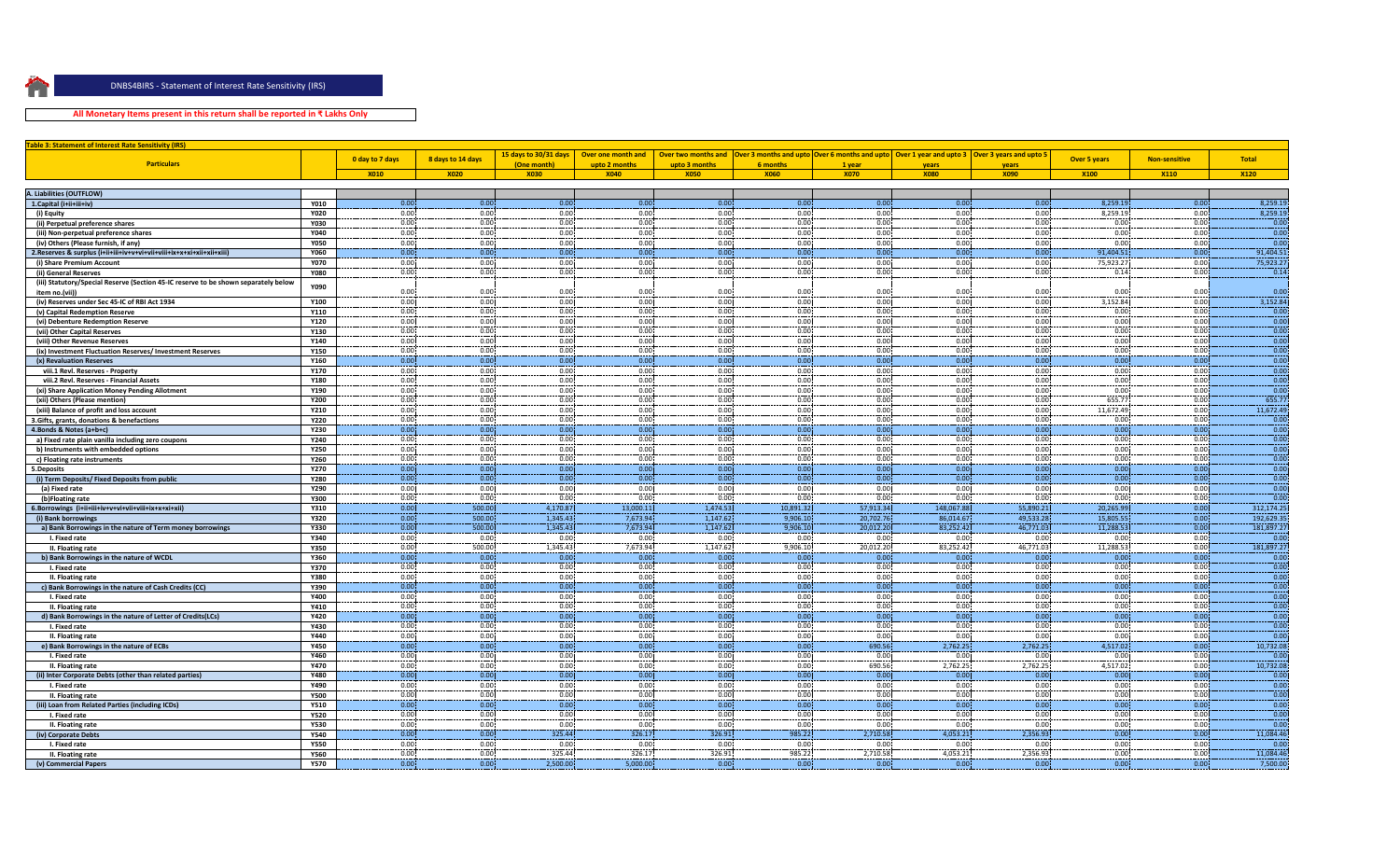| Of which; (a) Subscribed by Mutual Funds                                           | <b>Y580</b> | 0.00      | 0.00   | 2,500.00  | 0.00      | 0.00      | 0.00                | 0.00       | 0.00       | 0.00      | 0.00       | 0.00       | 2,500.00            |
|------------------------------------------------------------------------------------|-------------|-----------|--------|-----------|-----------|-----------|---------------------|------------|------------|-----------|------------|------------|---------------------|
| (b) Subscribed by Banks                                                            | <b>Y590</b> | 0.00      | 0.00   | 0.00      | 0.00      | 0.00      | 0.00                | 0.00       | 0.00       | 0.00      | 0.00       | 0.00       | 0.00                |
|                                                                                    | <b>Y600</b> | 0.00      | 0.00   |           | 0.00      | 0.00      |                     | 0.00       | 0.00       | 0.00      | 0.00       |            | 0.00                |
| (c) Subscribed by NBFCs                                                            |             |           |        | 0.00      |           |           | 0.00                |            |            |           |            | 0.00       |                     |
| (d) Subscribed by Insurance Companies                                              | Y610        | 0.00      | 0.00   | 0.00      | 5,000.00  | 0.00      | 0.00                | 0.00       | 0.00       | 0.00      | 0.00       | 0.00       | 5,000.00            |
| (e) Subscribed by Pension Funds                                                    | <b>Y620</b> | 0.00      | 0.00   | 0.00      | 0.00      | 0.00      | 0.00                | 0.00       | 0.00       | 0.00      | 0.00       | 0.00       | 0.00                |
| (f) Subscribed by Retail Investors                                                 | <b>Y630</b> | 0.00      | 0.00   | 0.00      | 0.00      | 0.00      | 0.00                | 0.00       | 0.00       | 0.00      | 0.00       | 0.00       | 0.00                |
|                                                                                    |             |           | 0.00   | 0.00      |           |           | 0.00                | 0.00       | 0.00       | 0.00      | 0.00       | 0.00       |                     |
| (g) Others (Please specify)                                                        | Y640        | 0.00      |        |           | 0.00      | 0.00      |                     |            |            |           |            |            | 0.00                |
| (vi) Non - Convertible Debentures (NCDs) (A+B)                                     | <b>Y650</b> | 0.00      | 0.00   | 0.00      | 0.00      | 0.00      | 0.00                | 34,500.00  | 58,000.00  | 4,000.00  | 4,460.44   | 0.00       | 100,960.44          |
| A. Fixed rate                                                                      | <b>Y660</b> | 0.00      | 0.00   | 0.00      | 0.00      | 0.00      | 0.00                | 34,500.00  | 58,000.00  | 4,000.00  | 4,460.44   | 0.00       | 100,960.44          |
|                                                                                    | <b>Y670</b> | 0.00      | 0.00   | 0.00      | 0.00      | 0.00      | 0.00                | 26,500.00  | 26.500.00  | 0.00      |            | 0.00       | 53,000.00           |
| Of which; (a) Subscribed by Mutual Funds                                           |             |           |        |           |           |           |                     |            |            |           | 0.00       |            |                     |
| (b) Subscribed by Banks                                                            | <b>Y680</b> | 0.00      | 0.00   | 0.00      | 0.00      | 0.00      | 0.00                | 0.00       | 15,000.00  | 0.00      | 0.00       | 0.00       | 15,000.00           |
| (c) Subscribed by NBFCs                                                            | <b>Y690</b> | 0.00      | 0.00   | 0.00      | 0.00      | 0.00      | 0.00                | 7,220.00   | 13,000.00  | 10.00     | 200.00     | 0.00       | 20,430.00           |
| (d) Subscribed by Insurance Companies                                              | <b>Y700</b> | 0.00      | 0.00   | 0.00      | 0.00      | 0.00      | 0.00                | 0.00       | 0.00       | 0.00      | 0.00       | 0.00       | 0.00                |
|                                                                                    |             |           |        |           |           |           |                     |            |            |           |            |            |                     |
| (e) Subscribed by Pension Funds                                                    | <b>Y710</b> | 0.00      | 0.00   | 0.00      | 0.00      | 0.00      | 0.00                | 0.00       | 1,900.00   | 1,090.00  | 2,100.00   | 0.00       | 5,090.00            |
| (f) Subscribed by Retail Investors                                                 | <b>Y720</b> | 0.00      | 0.00   | 0.00      | 0.00      | 0.00      | 0.00                | 320.00     | 0.00       | 30.00     | 70.00      | 0.00       | 420.00              |
| (g) Others (Please specify)                                                        | <b>Y730</b> | 0.00      | 0.00   | 0.00      | 0.00      | 0.00      | 0.00                | 460.00     | 1,600.00   | 2,870.00  | 2,090.44   | 0.00       | 7,020.44            |
| <b>B.</b> Floating rate                                                            | Y740        | 0.00      | 0.00   | 0.00      | 0.00      | 0.00      | 0.00                | 0.00       | 0.00       | 0.00      | 0.00       | 0.00       | 0.00                |
|                                                                                    |             |           |        |           |           |           |                     |            |            |           |            |            |                     |
| Of which; (a) Subscribed by Mutual Funds                                           | <b>Y750</b> | 0.00      | 0.00   | 0.00      | 0.00      | 0.00      | 0.00                | 0.00       | 0.00       | 0.00      | 0.00       | 0.00       | 0.00                |
| (b) Subscribed by Banks                                                            | Y760        | 0.00      | 0.00   | 0.00      | 0.00      | 0.00      | 0.00                | 0.00       | 0.00       | 0.00      | 0.00       | 0.00       | 0.00                |
| (c) Subscribed by NBFCs                                                            | <b>Y770</b> | 0.00      | 0.00   | 0.00      | 0.00      | 0.00      | 0.00                | 0.00       | 0.00       | 0.00      | 0.00       | 0.00       | 0.00                |
|                                                                                    |             |           |        |           |           |           |                     |            |            |           |            |            |                     |
| (d) Subscribed by Insurance Companies                                              | <b>Y780</b> | 0.00      | 0.00   | 0.00      | 0.00      | 0.00      | 0.00                | 0.00       | 0.00       | 0.00      | 0.00       | 0.00       | 0.00                |
| (e) Subscribed by Pension Funds                                                    | <b>Y790</b> | 0.00      | 0.00   | 0.00      | 0.00      | 0.00      | 0.00                | 0.00       | 0.00       | 0.00      | 0.00       | 0.00       | 0.00                |
| (f) Subscribed by Retail Investors                                                 | <b>Y800</b> | 0.00      | 0.00   | 0.00      | 0.00      | 0.00      | 0.00                | 0.00       | 0.00       | 0.00      | 0.00       | 0.00       | 0.00                |
|                                                                                    |             | 0.00      | 0.00   | 0.00      | 0.00      | 0.00      | 0.00                | 0.00       | 0.00       | 0.00      | 0.00       | 0.00       | 0.00                |
| (g) Others (Please specify)                                                        | <b>Y810</b> |           |        |           |           |           |                     |            |            |           |            |            |                     |
| (vii) Convertible Debentures (A+B)                                                 | <b>Y820</b> | 0.00      | 0.00   | 0.00      | 0.00      | 0.00      | 0.00                | 0.00       | 0.00       | 0.00      | 0.00       | 0.00       | 0.00                |
| A. Fixed rate                                                                      | <b>Y830</b> | 0.00      | 0.00   | 0.00      | 0.00      | 0.00      | 0.00                | 0.00       | 0.00       | 0.00      | 0.00       | 0.00       | 0.00                |
| Of which; (a) Subscribed by Mutual Funds                                           | <b>Y840</b> | 0.00      | 0.00   | 0.00      | 0.00      | 0.00      | 0.00                | 0.00       | 0.00       | 0.00      | 0.00       | 0.00       | 0.00                |
|                                                                                    |             |           |        |           |           |           |                     |            |            |           |            |            | 0.00                |
| (b) Subscribed by Banks                                                            | <b>Y850</b> | 0.00      | 0.00   | 0.00      | 0.00      | 0.00      | 0.00                | 0.00       | 0.00       | 0.00      | 0.00       | 0.00       |                     |
| (c) Subscribed by NBFCs                                                            | <b>Y860</b> | 0.00      | 0.00   | 0.00      | 0.00      | 0.00      | 0.00                | 0.00       | 0.00       | 0.00      | 0.00       | 0.00       | $\frac{0.00}{0.00}$ |
| (d) Subscribed by Insurance Companies                                              | <b>Y870</b> | 0.00      | 0.00   | 0.00      | 0.00      | 0.00      | 0.00                | 0.00       | 0.00       | 0.00      | 0.00       | 0.00       |                     |
|                                                                                    | <b>Y880</b> | 0.00      | 0.00   | 0.00      | 0.00      | 0.00      | 0.00                | 0.00       | 0.00       | 0.00      | 0.00       | 0.00       | 0.00                |
| (e) Subscribed by Pension Funds                                                    |             |           |        |           |           |           |                     |            |            |           |            |            |                     |
| (f) Subscribed by Retail Investors                                                 | <b>Y890</b> | 0.00      | 0.00   | 0.00      | 0.00      | 0.00      | 0.00                | 0.00       | 0.00       | 0.00      | 0.00       | 0.00       | 0.00                |
| (g) Others (Please specify)                                                        | <b>Y900</b> | 0.00      | 0.00   | 0.00      | 0.00      | 0.00      | 0.00                | 0.00       | 0.00       | 0.00      | 0.00       | 0.00       | 0.00                |
| <b>B.</b> Floating rate                                                            | Y910        | 0.00      | 0.00   | 0.00      | 0.00      | 0.00      | 0.00                | 0.00       | 0.00       | 0.00      | 0.00       | 0.00       | 0.00                |
|                                                                                    | <b>Y920</b> | 0.00      | 0.00   | 0.00      | 0.00      | 0.00      | 0.00                | 0.00       | 0.00       | 0.00      | 0.00       | 0.00       | 0.00                |
| Of which; (a) Subscribed by Mutual Funds                                           |             |           |        |           |           |           |                     |            |            |           |            |            |                     |
| (b) Subscribed by Banks                                                            | <b>Y930</b> | 0.00      | 0.00   | 0.00      | 0.00      | 0.00      | 0.00                | 0.00       | 0.00       | 0.00      | 0.00       | 0.00       | 0.00                |
| (c) Subscribed by NBFCs                                                            | Y940        | 0.00      | 0.00   | 0.00      | 0.00      | 0.00      | 0.00                | 0.00       | 0.00       | 0.00      | 0.00       | 0.00       | 0.00                |
| (d) Subscribed by Insurance Companies                                              | <b>Y950</b> | 0.00      | 0.00   | 0.00      | 0.00      | 0.00      | 0.00                | 0.00       | 0.00       | 0.00      | 0.00       | 0.00       | 0.00                |
|                                                                                    |             |           |        |           |           |           |                     |            |            |           |            |            |                     |
| (e) Subscribed by Pension Funds                                                    | <b>Y960</b> | 0.00      | 0.00   | 0.00      | 0.00      | 0.00      | 0.00                | 0.00       | 0.00       | 0.00      | 0.00       | 0.00       | 0.00                |
| (f) Subscribed by Retail Investors                                                 | <b>Y970</b> | 0.00      | 0.00   | 0.00      | 0.00      | 0.00      | 0.00                | 0.00       | 0.00       | 0.00      | 0.00       | 0.00       | 0.00                |
| (g) Others (Please specify)                                                        | <b>Y980</b> | 0.00      | 0.00   | 0.00      | 0.00      | 0.00      | 0.00                | 0.00       | 0.00       | 0.00      | 0.00       | 0.00       | 0.00                |
|                                                                                    |             | 0.00      | 0.00   | 0.00      | 0.00      | 0.00      | 0.00                | 0.00       | 0.00       | 0.00      | 0.00       | 0.00       | 0.00                |
| (viii) Subordinate Debt                                                            | <b>Y990</b> |           |        |           |           |           |                     |            |            |           |            |            |                     |
| (ix) Perpetual Debt Instrument                                                     | Y1000       | 0.00      | 0.00   | 0.00      | 0.00      | 0.00      | 0.00                | 0.00       | 0.00       | 0.00      | 0.00       | 0.00       | 0.00                |
| (x) Borrowings From Central Government / State Government                          | Y1010       | 0.00      | 0.00   | 0.00      | 0.00      | 0.00      | 0.00                | 0.00       | 0.00       | 0.00      | 0.00       | 0.00       | 0.00                |
| (xi) Borrowings From Public Sector Undertakings (PSUs)                             | Y1020       | 0.00      | 0.00   | 0.00      | 0.00      | 0.00      | 0.00                | 0.00       | 0.00       | 0.00      | 0.00       | 0.00       | 0.00                |
|                                                                                    | Y1030       | 0.00      | 0.00   | 0.00      | 0.00      | 0.00      | 0.00                | 0.00       | 0.00       | 0.00      | 0.00       | 0.00       | 0.00                |
| (xii) Other Borrowings                                                             |             |           |        |           |           |           |                     |            |            |           |            |            |                     |
| 7. Current Liabilities & Provisions (i+ii+iii+iv+v+vi+vii+viii)                    | Y1040       | 0.00      | 56.62  | 50.11     | 476.86    | 208.53    | 3,409.04            | 3,819.47   | 1,299.68   | 1,182.71  | 6,714.29   | 0.00       | 17,217.31           |
| (i) Sundry creditors                                                               | Y1050       | 0.00      | 0.00   | 0.00      | 390.77    | 0.00      | 2,878.54            | 0.00       | 0.00       | 0.00      | 0.00       | 0.00       | 3,269.31            |
| (ii) Expenses payable                                                              | Y1060       | 0.00      | 0.00   | 0.00      | 0.00      | 0.00      | 0.00                | 541.94     | 0.00       | 0.00      | 0.00       | 0.00       | 541.94              |
|                                                                                    | Y1070       | 0.00      | 0.00   | 0.00      | 0.00      | 0.00      | 0.00                | 0.00       | 0.00       | 0.00      | 2,700.16   | 0.00       | 2,700.16            |
| (iii) Advance income received from borrowers pending adjustment                    |             |           |        |           |           |           | 288.90              |            |            |           |            |            |                     |
| (iv) Interest payable on deposits and borrowings                                   | Y1080       | 0.00      | 18.55  | 6.69      | 0.00      | 123.33    |                     | 2,859.77   | 0.00       | 0.00      | 0.00       | 0.00       | 3,297.24            |
| (v) Provisions for Standard Assets                                                 | Y1090       | 0.00      | 38.07  | 43.42     | 86.09     | 85.20     | 241.60              | 417.76     | 1,299.68   | 1,182.71  | 215.35     | 0.00       | 3,609.88            |
| (vi) Provisions for NPAs                                                           | Y1100       | 0.00      | 0.00   | 0.00      | 0.00      | 0.00      | 0.00                | 0.00       | 0.00       | 0.00      | 3,714.73   | 0.00       | 3,714.73            |
| (vii) Provisions for Investment Portfolio (NPI)                                    | Y1110       | 0.00      | 0.00   | 0.00      | 0.00      | 0.00      | 0.00                | 0.00       | 0.00       | 0.00      | 0.00       | 0.00       | 0.00                |
|                                                                                    |             |           |        |           |           |           |                     |            |            |           |            |            |                     |
| (viii) Other Provisions (Please Specify)                                           | Y1120       | 0.00      | 0.00   | 0.00      | 0.00      | 0.00      | $\frac{0.00}{0.00}$ | 0.00       | 0.00       | 0.00      | 84.05      | 0.00       | 84.05               |
| 8. Repos / Bills Rediscounted                                                      | Y1130       | 0.00      | 0.00   | 0.00      | 0.00      | 0.00      |                     | 0.00       | 0.00       | 0.00      | 0.00       | 0.00       | 0.00                |
| <b>9.Statutory Dues</b>                                                            | Y1140       | 0.00      | 0.00   | 467.79    | 0.00      | 0.00      | 0.00                | 873.80     | 0.00       | 0.00      | 0.00       | 0.00       | 1,341.59            |
| 10. Unclaimed Deposits (i+ii)                                                      | Y1150       | 0.00      | 0.00   | 0.00      | 0.00      | 0.00      | 0.00                | 0.00       | 0.00       | 0.00      | 0.00       | 0.00       | 0.00                |
|                                                                                    |             |           |        |           |           |           |                     |            |            |           |            |            |                     |
| (i) Pending for less than 7 years                                                  | Y1160       | 0.00      | 0.00   | 0.00      | 0.00      | 0.00      | 0.00                | 0.00       | 0.00       | 0.00      | 0.00       | 0.00       | 0.00                |
| (ii) Pending for greater than 7 years                                              | Y1170       | 0.00      | 0.00   | 0.00      | 0.00      | 0.00      | 0.00                | 0.00       | 0.00       | 0.00      | 0.00       | 0.00       | 0.00                |
| 11.Any other Unclaimed Amount                                                      | Y1180       | 0.00      | 0.00   | 0.00      | 0.00      | 0.00      | 0.00                | 0.00       | 0.00       | 0.00      | 0.00       | 0.00       | 0.00                |
|                                                                                    | Y1190       | 0.00      | 0.00   | 0.00      | 0.00      | 0.00      | 0.00                | 0.00       | 0.00       | 0.0       | 2,751.36   | 0.00       | 2,751.36            |
| 12. Debt Service Realisation Account                                               |             |           |        |           |           |           |                     |            |            |           |            |            |                     |
| 13.Others                                                                          | Y1200       | 0.00      | 0.00   | 17,380.10 | 630.68    | 631.33    | 1,912.93            | 3,887.63   | 16,633.73  | 17,958.59 | 11,749.70  | 0.00       | 70,784.69           |
| 14. Total Outflows account of OBS items (OO)(Details to be given in Table 4 below) |             |           |        |           |           |           |                     |            |            |           |            |            |                     |
|                                                                                    | Y1210       | 0.00      | 0.00   | 3,814.39  | 3,814.39  | 3,814.39  | 11,443.17           | 15,257.56  | 0.00       | 0.00      | 0.00       | 0.00       | 38,143.90           |
| A. TOTAL OUTFLOWS (1 to 14)                                                        | Y1220       | 0.00      | 556.62 | 25,883.26 | 17,922.04 | 6,128.78  | 27,656.46           | 81,751.80  | 166,001.29 | 75,031.51 | 141,145.04 | 0.00       | 542,076.80          |
|                                                                                    |             |           |        |           |           |           |                     |            |            |           |            |            |                     |
| <b>A1. Cumulative Outflows</b>                                                     | Y1230       | 0.00      | 556.62 | 26,439.88 | 44,361.92 | 50,490.70 | 78,147.16           | 159,898.96 | 325,900.25 | 400,931.7 | 542,076.80 | 542,076.80 | 542,076.80          |
| <b>B. INFLOWS</b>                                                                  |             |           |        |           |           |           |                     |            |            |           |            |            |                     |
| 1. Cash                                                                            | Y1240       | 2.29      | 0.00   | 0.00      | 0.00      | 0.00      | 0.00                | 0.00       | 0.00       | 0.00      | 0.00       | 0.00       | 2.29                |
|                                                                                    |             |           |        |           |           |           |                     |            |            |           |            |            |                     |
| 2. Remittance in transit                                                           | Y1250       | 0.00      | 0.00   | 0.00      | 0.00      | 0.00      | 0.00                | 0.00       | 0.00       | 0.00      | 0.00       | 0.00       | 0.00                |
| 3. Balances with Banks (i+ii+iii)                                                  | Y1260       | 15.821.86 | 0.00   | 7.500.00  | 0.00      | 0.00      | 6.587.00            | 0.00       | 2.600.00   | 0.00      | 2.598.61   | 0.00       | 35,107.47           |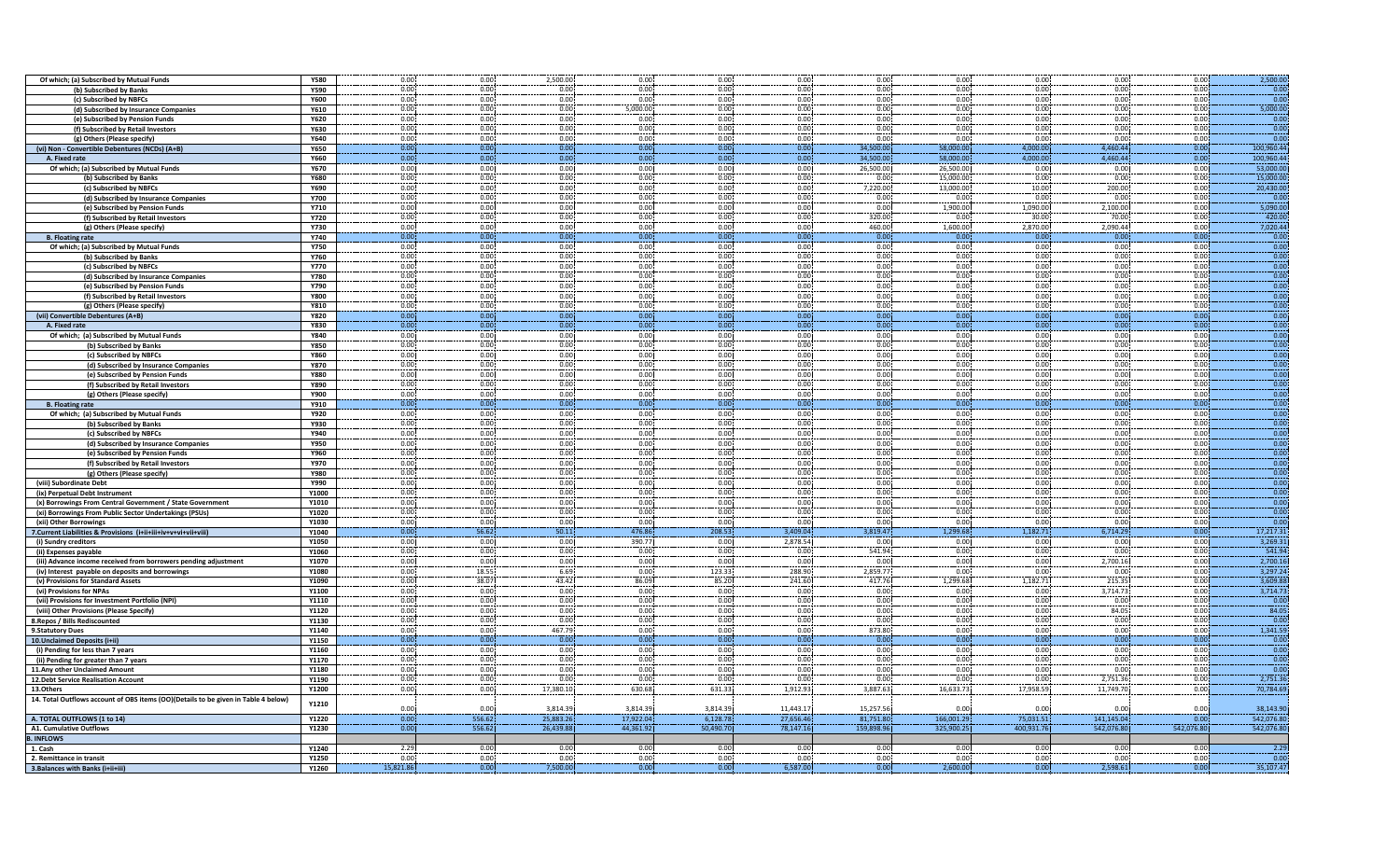| (i) Current account                                                               | Y1270 | 11,045.86 | 0.00      | 0.00      | 0.001       | 0.00      | 0.00         | 0.00         | 0.00        | 0.00      | 0.00          | 0.00         | 11.045.86    |
|-----------------------------------------------------------------------------------|-------|-----------|-----------|-----------|-------------|-----------|--------------|--------------|-------------|-----------|---------------|--------------|--------------|
| (ii) In deposit accounts, and other placements                                    | Y1280 | 4,776.00  | 0.00      | 7,500.00  | 0.00        | 0.00      | 6,587.00     | 0.00         | 2,600.00    | 0.00      | 2,598.61      | 0.00         | 24,061.61    |
| (iii) Money at Call & Short Notice                                                | Y1290 | 0.00      | 0.00      | 0.00      | 0.00        | 0.00      | 0.00         | 0.00         | 0.00        | 0.00      | 0.00          | 0.00         | 0.00         |
| 4. Investments (net of provisions) (i+ii+iii+iv+v+vi+vii)                         |       |           |           |           |             |           |              |              |             |           |               |              |              |
| (Under various categories as detailed below)                                      | Y1300 | 0.00      | 0.00      | 24,524.72 | 0.00        | 0.00      | 0.00         | 0.00         | 0.00        | 0.00      | 0.00          | 0.00         | 24,524.72    |
| (i) Fixed Income Securities                                                       | Y1310 | 0.00      | 0.00      | 0.00      | 0.00        | 0.00      | 0.00         | 0.00         | 0.00        | 0.00      | 0.00          | 0.00         | 0.00         |
| a)Government Securities                                                           | Y1320 | 0.00      | 0.00      | 0.00      | 0.00        | 0.00      | 0.00         | 0.00         | 0.00        | 0.00      | 0.00          | 0.00         | 0.00         |
| b) Zero Coupon Bonds                                                              | Y1330 | 0.00      | 0.00      | 0.00      | 0.00        | 0.00      | 0.00         | 0.00         | 0.00        | 0.00      | 0.00          | 0.00         | 0.00         |
| c) Bonds                                                                          | Y1340 | 0.00      | 0.00      | 0.00      | 0.00        | 0.00      | 0.00         | 0.00         | 0.00        | 0.00      | 0.00          | 0.00         | 0.00         |
| d) Debentures                                                                     | Y1350 | 0.00      | 0.00      | 0.00      | 0.00        | 0.00      | 0.00         | 0.00         | 0.00        | 0.00      | 0.00          | 0.00         | 0.00         |
| e) Cumulative Redeemable Preference Shares                                        | Y1360 | 0.00      | 0.00      | 0.00      | 0.00        | 0.00      | 0.00         | 0.00         | 0.00        | 0.00      | 0.00          | 0.00         | 0.00         |
| f) Non-Cumulative Redeemable Preference Shares                                    | Y1370 | 0.00      | 0.00      | 0.00      | 0.00        | 0.00      | 0.00         | 0.00         | 0.00        | 0.00      | 0.00          | 0.00         | 0.00         |
| g) Others (Please Specify)                                                        | Y1380 | 0.00      | 0.00      | 0.00      | 0.00        | 0.00      | 0.00         | 0.00         | 0.00        | 0.00      | 0.00          | 0.00         | 0.00         |
| (ii) Floating rate securities                                                     | Y1390 | 0.00      | 0.00      | 0.00      | 0.00        | 0.00      | 0.00         | 0.00         | 0.00        | 0.00      | 0.00          | 0.00         | 0.00         |
| a)Government Securities                                                           | Y1400 | 0.00      | 0.00      | 0.00      | 0.00        | 0.00      | 0.00         | 0.00         | 0.00        | 0.00      | 0.00          | 0.00         | 0.00         |
| b) Zero Coupon Bonds                                                              | Y1410 | 0.00      | 0.00      | 0.00      | 0.00        | 0.00      | 0.00         | 0.00         | 0.00        | 0.00      | 0.00          | 0.00         | 0.00         |
| c) Bonds                                                                          | Y1420 | 0.00      | 0.00      | 0.00      | 0.001       | 0.00      | 0.00         | 0.00         | 0.00        | 0.00      | 0.00          | 0.00         | 0.00         |
| d) Debentures                                                                     | Y1430 | 0.00      | 0.00      | 0.00      | 0.00        | 0.00      | 0.00         | 0.00         | 0.00        | 0.00      | 0.00          | 0.00         | 0.00         |
| e) Cumulative Redeemable Preference Shares                                        | Y1440 | 0.00      | 0.00      | 0.00      | 0.00        | 0.00      | 0.00         | 0.00         | 0.00        | 0.00      | 0.00          | 0.00         | 0.00         |
| f) Non-Cumulative Redeemable Preference Shares                                    | Y1450 | 0.00      | 0.00      | 0.00      | 0.00        | 0.00      | 0.00         | 0.00         | 0.00        | 0.00      | 0.00          | 0.00         | 0.00         |
| g) Others (Please Specify)                                                        | Y1460 | 0.00      | 0.00      | 0.00      | 0.00        | 0.00      | 0.00         | 0.00         | 0.00        | 0.00      | 0.00          | 0.00         | 0.00         |
| (iii) Equity Shares                                                               | Y1470 | 0.00      | 0.00      | 0.00      | 0.00        | 0.00      | 0.00         | 0.00         | 0.00        | 0.00      | 0.00          | 0.00         | 0.00         |
| (iv) Convertible Preference Shares                                                | Y1480 | 0.00      | 0.00      | 0.00      | 0.001       | 0.00      | 0.00         | 0.00         | 0.00        | 0.00      | 0.00          | 0.00         | 0.00         |
| (v) In shares of Subsidiaries / Joint Ventures                                    | Y1490 | 0.00      | 0.00      | 0.00      | 0.00        | 0.00      | 0.00         | 0.00         | 0.00        | 0.00      | 0.00          | 0.00         | 0.00         |
| (vi) In shares of Venture Capital Funds                                           | Y1500 | 0.00      | 0.00      | 0.00      | 0.00        | 0.00      | 0.00         | 0.00         | 0.00        | 0.00      | 0.00          | 0.00         | 0.00         |
| (vii) Others                                                                      | Y1510 | 0.00      | 0.00      | 24,524.72 | 0.00        | 0.00      | 0.00         | 0.00         | 0.00        | 0.00      | 0.00          | 0.00         | 24.524.72    |
| <b>5.Advances (Performing)</b>                                                    | Y1520 | 0.00      | 4,524.94  | 5,160.83  | 10,059.96   | 9,961.41  | 28,509.14    | 47,923.24    | 160,116.57  | 138,098.9 | 20,890.96     | 0.00         | 425,246.01   |
| (i) Bills of exchange and promissory notes discounted & rediscounted              | Y1530 | 0.00      | 0.00      | 0.00      | 0.00        | 0.00      | 0.00         | 0.00         | 0.00        | 0.00      | 0.00          | 0.00         | 0.00         |
| (ii) Term loans                                                                   | Y1540 | 0.00      | 4,524.94  | 5,160.83  | 10,059.96   | 9.961.41  | 28,509.14    | 47,923.24    | 160,116.57  | 138.098.9 | 20,890.96     | 0.00         | 425,246.01   |
| (a) Fixed Rate                                                                    | Y1550 | 0.00      | 0.00      | 0.00      | 0.00        | 0.00      | 0.00         | 0.00         | 0.00        | 0.0       | 0.00          | 0.00         | 0.00         |
| (b) Floating Rate                                                                 | Y1560 | 0.00      | 4,524.94  | 5,160.83  | 10,059.96   | 9,961.41  | 28,509.14    | 47,923.24    | 160,116.57  | 138,098.9 | 20,890.96     | 0.00         | 425,246.01   |
| (iii) Corporate loans/short term loans                                            | Y1570 | 0.00      | 0.00      | 0.00      | 0.00        | 0.00      | 0.00         | 0.00         | 0.00        | 0.00      | 0.00          | 0.00         | 0.00         |
| (a) Fixed Rate                                                                    | Y1580 | 0.00      | 0.00      | 0.00      | 0.00        | 0.00      | 0.00         | 0.00         | 0.00        | 0.00      | 0.00          | 0.00         | 0.00         |
| (b) Floating Rate                                                                 | Y1590 | 0.00      | 0.00      | 0.00      | 0.00        | 0.00      | 0.00         | 0.00         | 0.00        | 0.00      | 0.00          | 0.00         | 0.00         |
| 6.Non-Performing Loans (i+ii+iii)                                                 | Y1600 | 0.00      | 0.00      | 0.00      | 0.00        | 0.00      | 0.00         | 0.00         | 0.00        | 3.200.49  | 4,704.14      | 0.00         | 7.904.63     |
| (i) Sub-standard Categor                                                          | Y1610 | 0.00      | 0.00      | 0.00      | 0.00        | 0.00      | 0.00         | 0.00         | 0.00        | 3,200.49  | 0.00          | 0.00         | 3,200.49     |
| (ii) Doubtful Category                                                            | Y1620 | 0.00      | 0.00      | 0.00      | 0.00        | 0.00      | 0.00         | 0.00         | 0.00        | 0.00      | 4,704.14      | 0.00         | 4,704.14     |
| (iii) Loss Category                                                               | Y1630 | 0.00      | 0.00      | 0.00      | 0.00        | 0.00      | 0.00         | 0.00         | 0.00        | 0.00      | 0.00          | 0.00         | 0.00         |
| 7.Assets on Lease                                                                 | Y1640 | 0.00      | 0.00      | 0.00      | 0.00        | 0.00      | 0.00         | 0.00         | 0.00        | 0.00      | 0.00          | 0.00         | 0.00         |
| 8. Fixed assets (excluding assets on lease)                                       | Y1650 | 0.00      | 0.00      | 0.00      | 0.00        | 0.00      | 0.00         | 0.00         | 0.00        | 0.00      | 575.53        | 0.00         | 575.53       |
| 9. Other Assets (i+ii)                                                            | Y1660 | 0.00      | 0.00      | 3,960.63  | 600.97      | 31.33     | 53.90        | 64.61        | 1,475.67    | 207.48    | 4,177.69      | 0.00         | 10,572.28    |
| (i) Intangible assets & other non-cash flow items                                 | Y1670 | 0.00      | 0.00      | 0.00      | 0.00        | 0.00      | 0.00         | 0.00         | 0.00        | 0.00      | 3,848.70      | 0.00         | 3,848.70     |
| (ii) Other items (e.g. accrued income, other receivables, staff loans, etc.)      | Y1680 | 0.00      | 0.00      | 3.960.63  | 600.97      | 31.33     | 53.90        | 64.61        | 1.475.67    | 207.48    | 328.99        | 0.00         | 6,723.58     |
| <b>10.Statutory Dues</b>                                                          | Y1690 | 0.00      | 0.00      | 0.00      | 0.00        | 0.00      | 0.00         | 0.00         | 0.00        | 0.00      | 0.00          | 0.00         | 0.00         |
| 11. Unclaimed Deposits (i+ii)                                                     | Y1700 | 0.00      | 0.00      | 0.00      | 0.00        | 0.00      | 0.00         | 0.00         | 0.00        | 0.00      | 0.00          | 0.00         | 0.00         |
| (i) Pending for less than 7 years                                                 | Y1710 | 0.00      | 0.00      | 0.00      | 0.00        | 0.00      | 0.00         | 0.00         | 0.00        | 0.00      | 0.00          | 0.00         | 0.00         |
| (ii) Pending for greater than 7 years                                             | Y1720 | 0.00      | 0.00      | 0.00      | 0.00        | 0.00      | 0.00<br>0.00 | 0.00         | 0.00        | 0.00      | 0.00          | 0.00         | 0.00         |
| 12.Anv other Unclaimed Amount                                                     | Y1730 | 0.00      | 0.00      | 0.00      | 0.00        | 0.00      |              | 0.00         | 0.00        | 0.00      | 0.00          | 0.00         | 0.00         |
| 13. Debt Service Realisation Account                                              | Y1740 | 0.00      | 0.00      | 0.00      | 0.00        | 0.00      | 0.00         | 0.00         | 0.00        | 0.00      | 0.00          | 0.00         | 0.00         |
| 14. Total Inflow account of OBS items (OI) (Details to be given in Table 4 below) | Y1750 | 0.00      | 0.00      | 14,200.00 | 0.00        | 0.00      | 0.00         | 0.00         | 0.00        | 0.00      | 0.00          | 0.00         | 14,200.00    |
| B. TOTAL INFLOWS (B) (Sum of 1 to 14)                                             | Y1760 | 15.824.1  | 4.524.94  | 55.346.18 | 10.660.93   | 9.992.74  | 35.150.04    | 47.987.85    | 164.192.24  | 141.506.9 | 32.946.93     | 0.00         | 518.132.93   |
| C. Mismatch (B - A)                                                               | Y1770 | 15,824.1  | 3,968.32  | 29,462.92 | $-7,261.11$ | 3.863.96  | 7,493.58     | $-33,763.95$ | $-1.809.05$ | 66,475.4  | $-108,198.11$ | 0.00         | $-23,943.87$ |
| D. Cumulative mismatch                                                            | Y1780 | 15,824.15 | 19,792.47 | 49,255.39 | 41,994.28   | 45,858.24 | 53,351.82    | 19,587.87    | 17,778.82   | 84,254.2  | $-23,943.87$  | $-23,943.87$ | $-23,943.87$ |
| <b>Mismatch as % of Total Outflows</b>                                            | Y1790 | 0.00%     | 712.939   | 113.83%   | $-40.51%$   | 63.05%    | 27.109       | $-41.30%$    | $-1.09%$    | 88.609    | $-76.66%$     | 0.00%        | $-4.42%$     |
| F. Cumulative Mismatch as % of Cumulative Total Outflows                          | Y1800 | 0.00%     | 3555.83%  | 186.29%   | 94.66%      | 90.83%    | 68.279       | 12.25%       | 5.46%       | 21.019    | $-4.42%$      | $-4.42%$     | $-4.42%$     |

| Table 4: Statement on Interest Rate Sensitivity (IRS) : Off-Balance Sheet Items (OBS) |              |                         |                   |                       |               |               |                 |           |             |                                  |                     |               |             |
|---------------------------------------------------------------------------------------|--------------|-------------------------|-------------------|-----------------------|---------------|---------------|-----------------|-----------|-------------|----------------------------------|---------------------|---------------|-------------|
|                                                                                       |              |                         | 8 days to 14 days | 15 days to 30/31 days |               |               |                 |           |             | <b>3</b> Over 3 years and upto 5 | <b>Over 5 years</b> | Non-sensitive | Total       |
| <b>Particulars</b>                                                                    |              | day to 7 days           |                   | (One month)           | upto 2 months | upto 3 months | <b>6 months</b> |           | vears       | vears                            |                     |               |             |
|                                                                                       |              | 322.00 M<br><b>VT20</b> | <b>X140</b>       | <b>X150</b>           | <b>X160</b>   | <b>X170</b>   | <b>X180</b>     |           | <b>X200</b> | <b>X210</b>                      | <b>X220</b>         | <b>X230</b>   | <b>X240</b> |
|                                                                                       |              |                         |                   |                       |               |               |                 |           |             |                                  |                     |               |             |
| A. Expected Outflows on account of OBS items                                          |              |                         |                   |                       |               |               |                 |           |             |                                  |                     |               |             |
| 1. Lines of credit committed to other institutions                                    | Y1810        |                         |                   | 3.814.39              | 3.814.3       | 814           | 11.443.1        | 15.257.56 |             |                                  |                     |               | 38.143.90   |
| 2. Letter of Credits (LCs)                                                            | <b>Y1820</b> |                         |                   | nn.                   |               |               |                 |           |             |                                  |                     |               |             |
| 3. Guarantees (Financial & Others)                                                    | Y1830        |                         |                   | 0.00.                 |               |               |                 |           |             |                                  |                     | 0.00          |             |